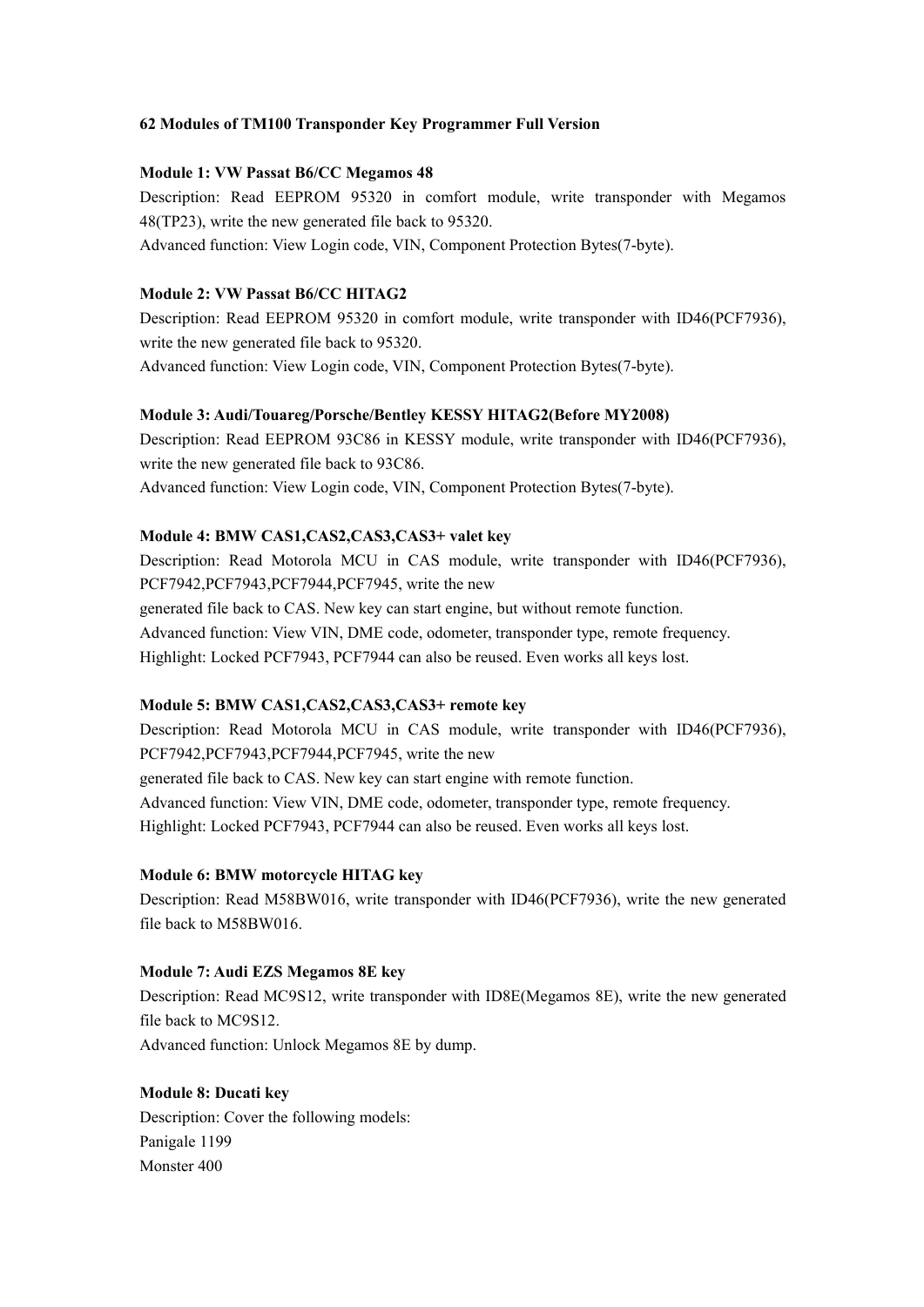Monster 696 Monster 796 Monster 1000 Multistrada 620 Superbike 748 Superbike 749 Superbike 848 Superbike 999 Superbike 1098 Superbike 1198 Sporttouring ST3

### **Module 9: Toyota/Lexus key**

Description: Cover all Toyota and some Lexus models(Tiris 4C, Tiris 4D, Tiris DST+) except for latest type H transponder. Toyota Auris immobox 2003- (93C56) Toyota Auris immobox 2005- (93C66) Toyota Avalon ECU (93C56) Toyota Avalon ECU (MC68HC11) Toyota Avanza immobox 2008- (93C56) Toyota Avensis immobox (MC68HC05) Toyota Avensis immobox -2004 (24C04) Toyota Avensis immobox 2004- (93C66) Toyota Avensis ECU -2003 (93C56) Toyota Avensis ECU -2004 (25080) Toyota Avensis ECU 2004- (93C56) Toyota Aygo immobox 2003-(24C04) Toyota Camry immobox -2004 (24C04) Toyota Camry immobox -2004 (93C66 Toyota Camry immobox 2005- (93C66) Toyota Camry ECU -2004 (93C56) Toyota Camry ECU -2004 (93C86) Toyota Camry ECU -2003 (MC68HC11) Toyota Camry ECU 2005- (93C56) Toyota Carina E immobox (MC68HC05) Toyota Carina E immobox (24C04, ID33) Toyota Carina E immobox (24C04, ID4C) Toyota Celica immobox (24C04, ID33) Toyota Celica ECU 1999- (93C56) Toyota Corolla Immobox -2004 (24C04) Toyota Corolla Immobox -2004 (93C66) Toyota Corolla Immobox 2005- (93C66) Toyota Corolla ECU -2004 (93C56) Toyota Corolla ECU -2004 (24C02)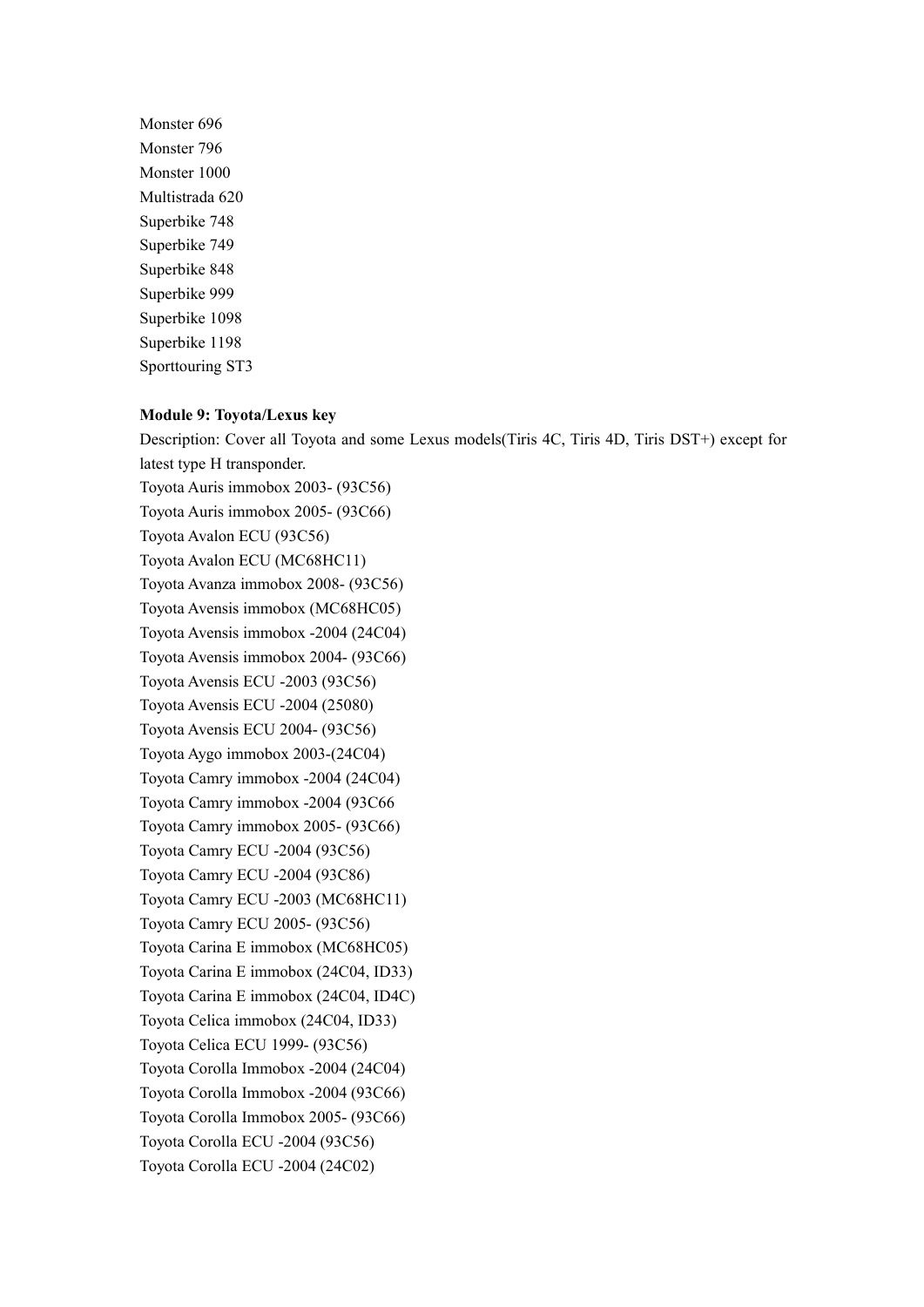Toyota Corolla ECU -2004 (25020) Toyota Corolla ECU -2004 (95080) Toyota Corolla ECU 2005- (93C56) Toyota Crown Majesta ECU (93C56) Toyota Duet immobox (93C66) Toyota Echo ECU (25040) Toyota Echo ECU (93C66) Toyota Estima immobox (24C04, ID33) Toyota Hiace 1999- (93C66) Toyota Highlander immobox 2005- (93C66) Toyota Highlander ECU -2004 (93C56) Toyota Highlander ECU 2005- (93C56) Toyota Hilux 2001- (93C66) Toyota Hilux 2006- (93C66) Toyota Kluger immobox 2005- (93C66) Toyota Kluger ECU 2005- (93C56) Toyota Land Cruiser immobox DIESEL -2004 (93C66) Toyota Land Cruiser immobox 2005- (93C66) Toyota Land Cruiser ECU GASOLINE (93C56) Toyota Land Cruiser ECU 2005- (93C56) Toyota Matrix immobox 2004- (93C66) Toyota Matrix ECU 2004- (93C56) Toyota MR2 -2004 ECU (93C56) Toyota Paseo immobox (24C04, ID33) Toyota Passo immobox (93C66) Toyota Picnic 1999 (93C66) Toyota Prado immobox 2005- (93C66) Toyota Prado ECU 2005- (93C56) Toyota Previa immobox (24C04, ID33) Toyota Previa immobox (24C04, ID4C) Toyota Prius immobox -2004 (93C66) Toyota Prius immobox 2005- (93C66) Toyota RAV4 1996 (25080) Toyota RAV4 1997 (93C66) Toyota RAV4 2004- (93C66) Toyota Rush immobox -2005 (93C66) Toyota Rush immobox 2006- (93C66) Toyota Sequoia immobox -2004 (93C66) Toyota Sequoia immobox 2005- (93C66) Toyota Sienna immobox 2005- (93C66) Toyota Sienna ECU 2005- (93C56) Toyota Solara ECU (93C56) Toyota SportsVan ECU (25080) Toyota Starlet immobox (24C04, ID33)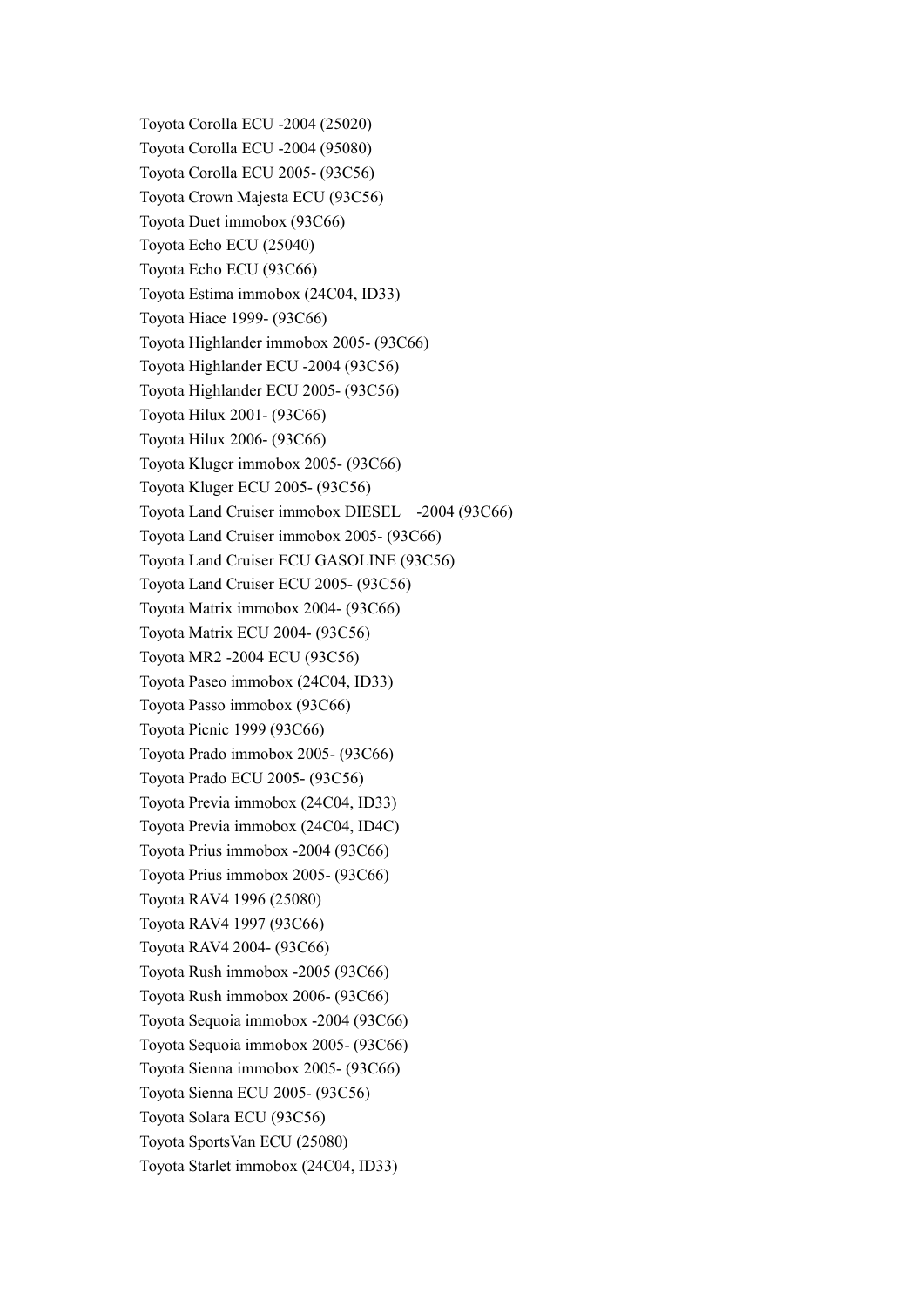Toyota Surf immobox 2005- (93C66) Toyota Surf ECU 2005- (93C56) Toyota Wish immobox 2003- (93C66) Toyota Wish ECU 2005- (93C56) Toyota Yaris 1998 (24C04) Toyota Yaris 2001 (25020) Toyota Yaris 2002 (95P08) Toyota Yaris 2002 (95080) Toyota Yaris 2003 (25040) Toyota Yaris 2003- (93C56) Toyota Yaris 2003- (93C66) Toyota Yaris 2003 (93C86)

--------------------------------------------------

### Lexus ES300

Lexus GS300 1998 Lexus IS200 Lexus RX300 1999 (93C56) Lexus RX330 immobox 2004- (93C66) Lexus RX330 ECU 2004- (93C56) Lexus SC430 immobox 2004- (93C66) Lexus SC430 ECU 2004- (93C56)

#### **Module 10: Piaggio/Aprilia/Gilera**

Description: Cover the following models: Piaggio Immobox Piaggio ECU Piaggio Vespa Aprilia Dorsoduro Aprilia Mana Aprilia Shiver Aprilia SR50 Gilera Fuoco 500 Gilera GP800 Gilera Nexus 125 Gilera Nexus 350 Gilera Nexus 500 Gilera Runner 125

# **Module 11: Iveco**

Description: Cover the following models: Daily 1996...1999 Daily 1999... Daily 2007...(95160) Daily 2007...(95320)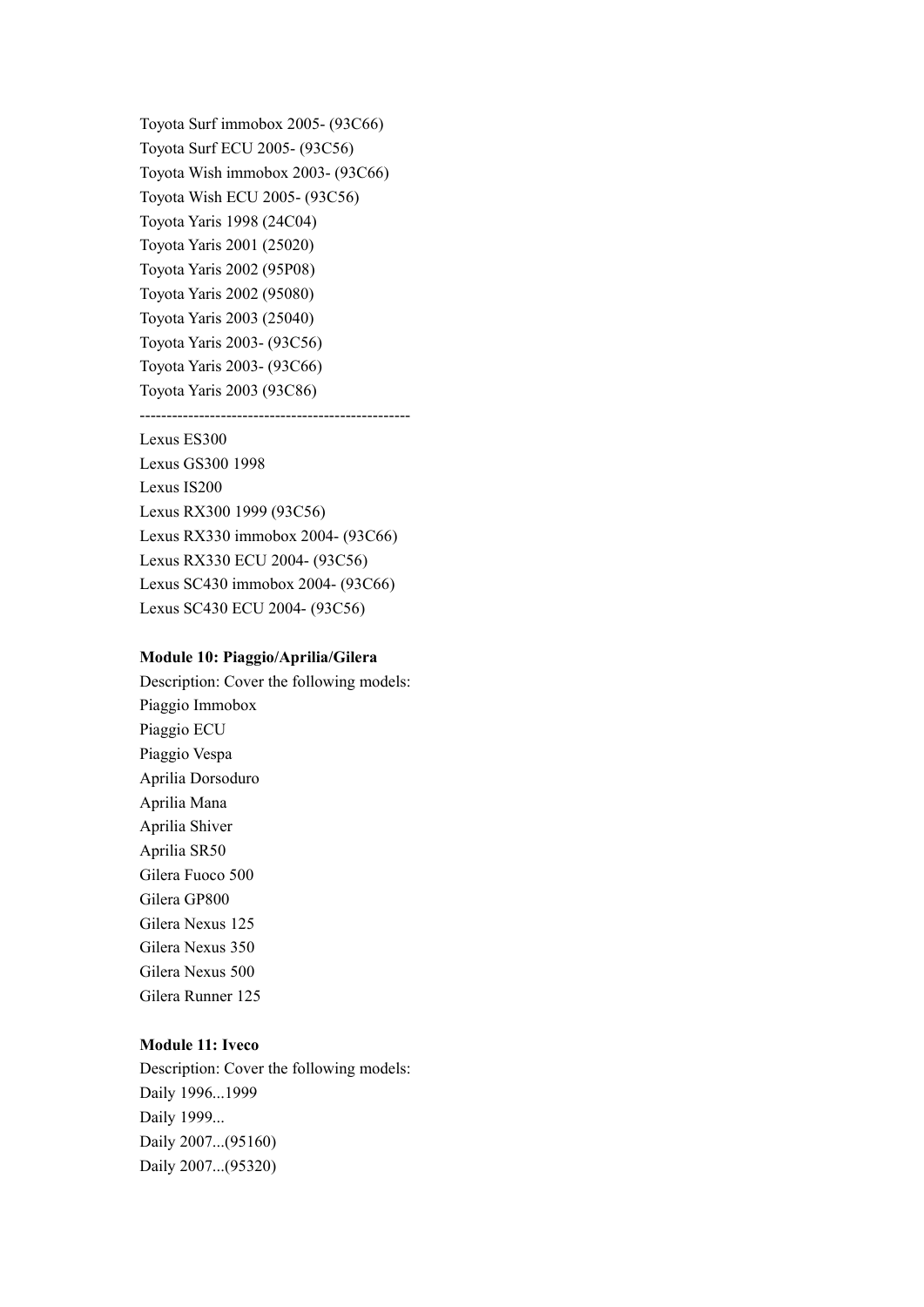Stralis 2002...(93C56)

**Module 12: DAF** Description: Cover DAF 2002 to 2008.

**Module 13: BMW EWS1, EWS2, EWS3, EWS4 (Free module)**

Description: Cover BMW EWS1, EWS2, EWS3 and EWS4.

**Module 14: Roewe 750 (Free module)**

Description: Cover Roewe after 2007(9S12).

# **Module 15: Rover**

Description: Cover the following models: Rover 75 Rover 600 Rover 618 Rover 620 Rover 800 Land Rover 2003 (MC68HC11) Land Rover 2006 (9S12) Land Rover Freelander 2001 (MC68HC11) Land Rover Freelander 2008 (95320) Range Rover Vogue (9S12) Range Rover Sport (9S12) Range Rover Supercharged (9S12)

## **Module 16: Chevrolet**

Description: Cover the following models: Aveo 2006 (93C56) Aveo 2009 (93C76) Camaro 1997 (68HC08) Caprice 2006 (95040) Captiva (95040) Cavalier 1997 (68HC08) Cobalt 2004 (95040) Corvette 1997 (68HC08) Cruze 2008- (24C16) Epica 2003 (68HC705) Evanda 2003 (68HC705) HHR 2007 (95040) Impala 1997 (68HC08) Lacetti 2005- (ST7) Malibu 1997 (68HC08) Montecarlo 2000 (68HC08)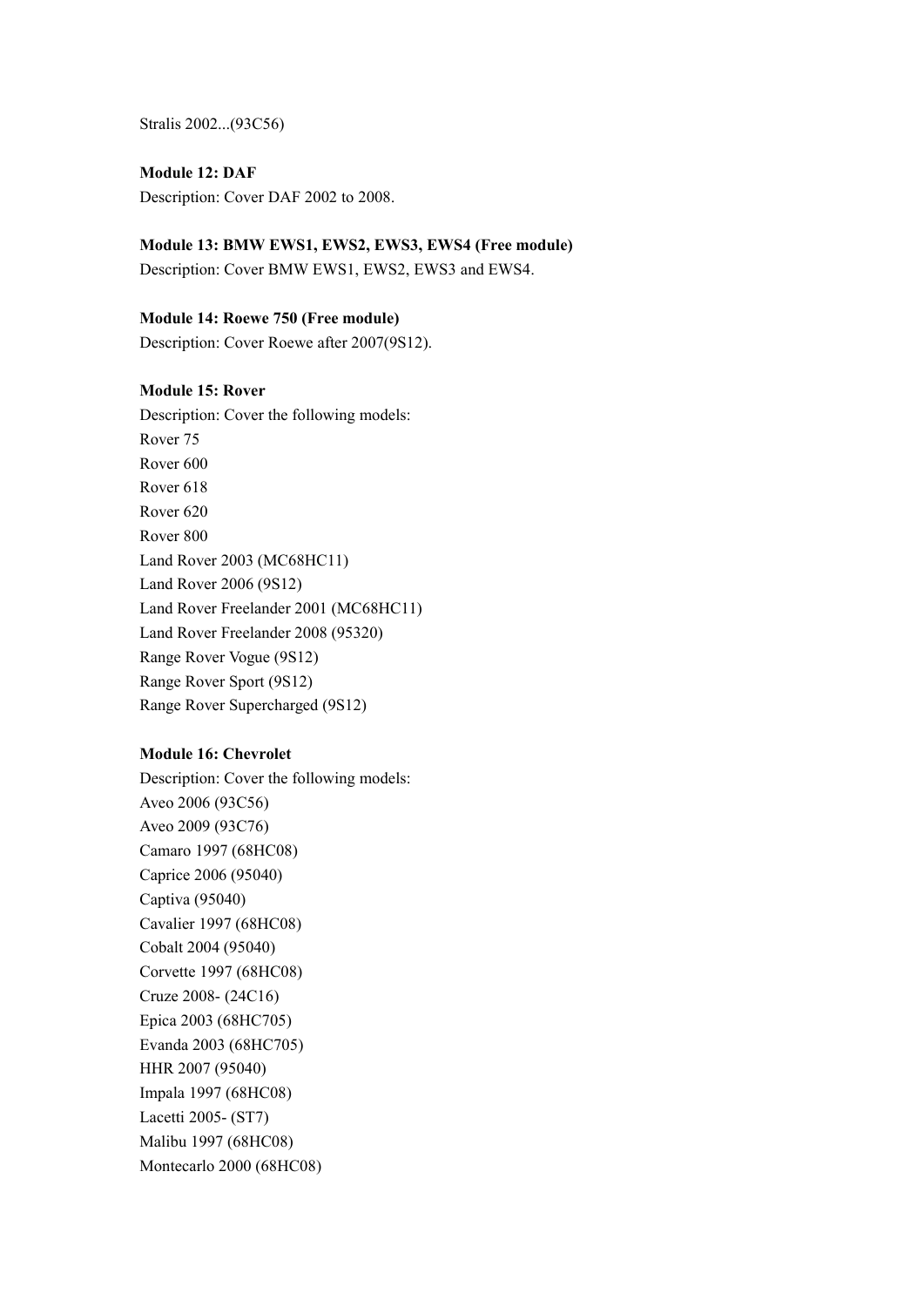Silverado 2002 (68HC908) Spark 2008 (93C56) Suburban 2002 (68HC908) Tacuma (93C56) Tahoe 2002 (68HC08) TrailBlazer 2003 (68HC908) Venture 1999 (68HC08)

### **Module 17: Volvo**

Description: Cover the following models: 40 (93C46) 40 (93C56) 40 (93C66) 70 (93C56) 70 (93C66) 850 (93C46) 940 (93C46) S60 -2003 (28F400) S60 2004- (93C86) S80 -2003 (28F400) S80 2004- (93C86) V40 2004- (9S12) V50 2004- (9S12) V70 -2003 (28F400) XC70 -2003 (28F400) XC90 -2003 (28F400) XC90 2004- (93C86) Trucks FH12 (93C66) Trucks FL250 (93C66)

### **Module 18: BMW CAS4**

Description: Cover the following models: Series 1 F20 (2011-) Series 5 F10/F11 (2010-) Series 5 GT F07 (2010-) Series 6 F12/F13 (2011-) Series 7 F0x (2008-) Series X1 (2010-) Series X3 F25 (2011-) XEP100 MCU (with 5M48H mask)

## **Module 19: Chrysler**

Description: Cover the following models: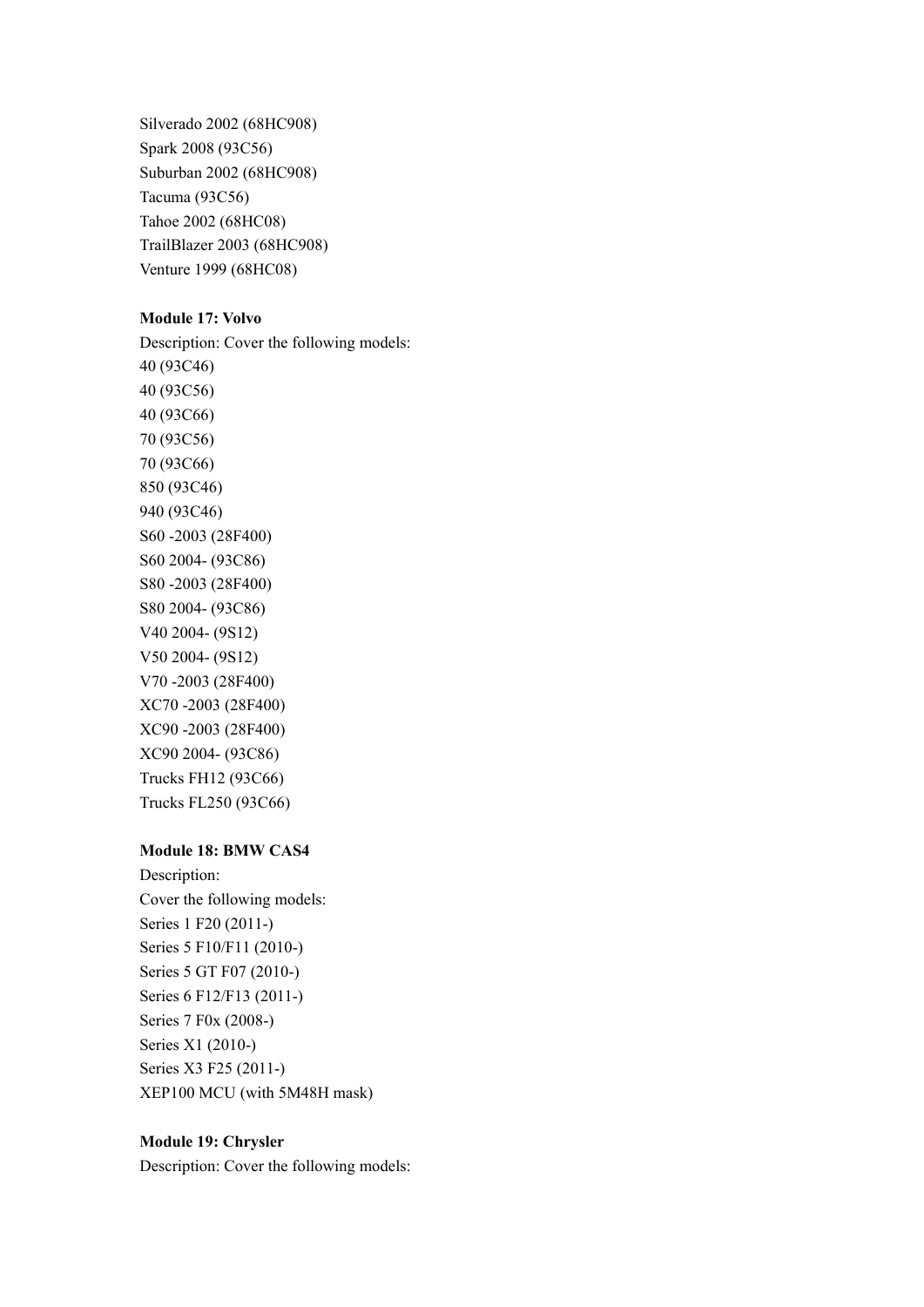300C 2005 (9S12) 300C 2008 (93C86) 300M 2002- (24C02) Aspen 2005- (9S12) Intrepid 2001 (68HC08) Neon 1999 (24C02) Pacifica 2004 (95040) Pacifica 2005 (95080) PT Cruiser 2001- (MC68HC08) Sebring 2001- (MC68HC08) Sebring 2007- (24C16) Town Country 2004 (95080) Voyager 2001 (24C02) Voyager 2004 (95040) Voyager 2004 (95080) Voyager 2008 (93C86)

### **Module 20: Jeep**

Description: Cover the following models: Commander 2006 (9S12) Commander 2007- (93C86) Compass 2007- (24C16) Grand Cherokee 2001- (24C02) Grand Cherokee 1999 (MC68HC08) Grand Cherokee 2005 (9S12) Grand Cherokee 2008- (93C86) Liberty 2004 (95080) Patriot 2007- (24C16) Wrangler 2001- (24C02) Wrangler 2007- (24C16)

## **Module 21: Dodge**

Description: Cover the following models: Avenger 2007- (24C16) Caliber 2007 (24C16) Caravan 2004 (95040) Charger 2007 (93C86) Dakota 2005- (9S12) Durango 2005- (9S12) Journey 2009 (93C86) Neon 1999 (MC68HC08) Neon 2001 (24C02) Nitro 2007 (24C16) Ram 2002 (24C02)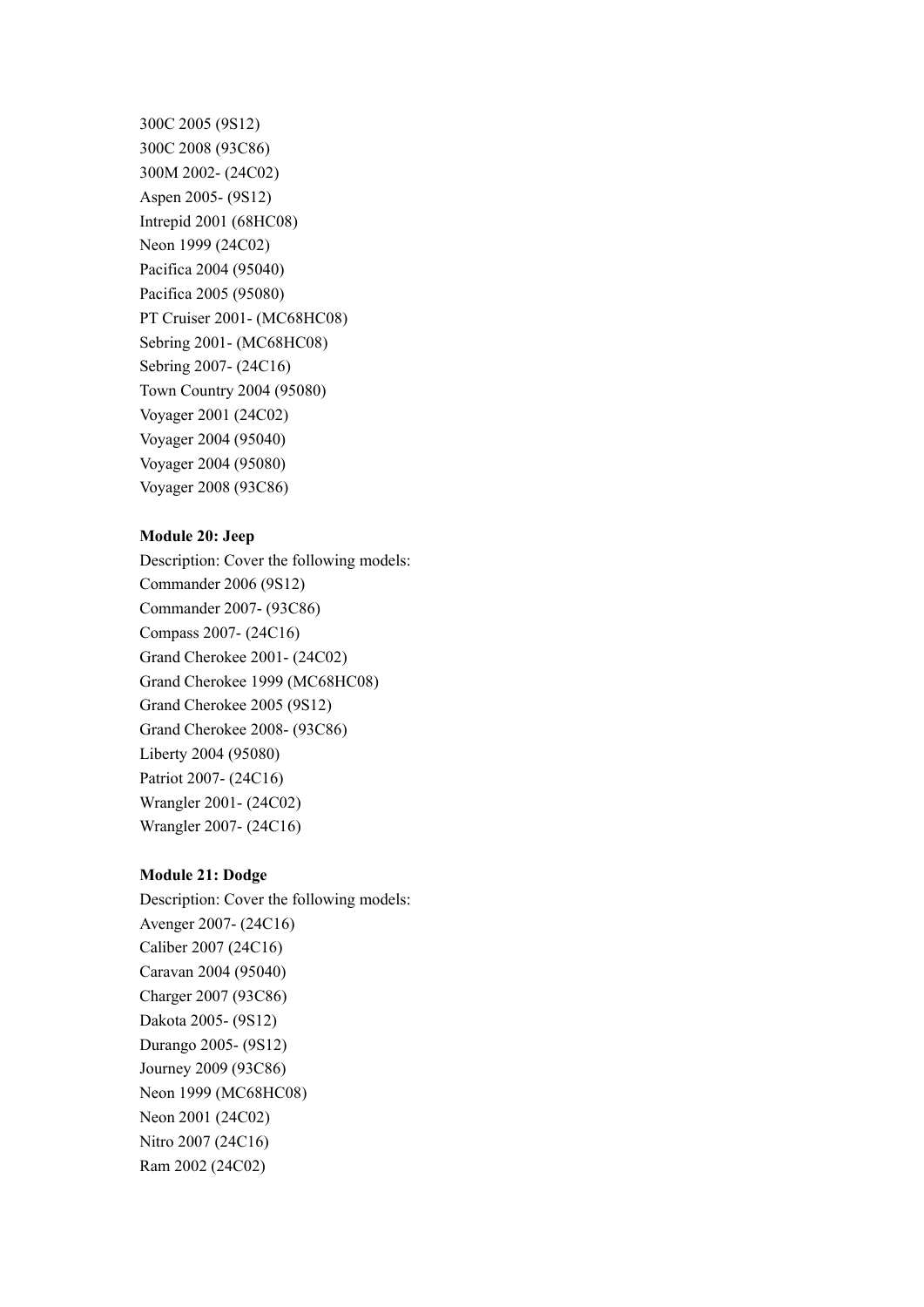Ram 2004- (MC68HC08) Ram 2007- (24C16) Ram Van 2002- (MC68HC08) Stratus 2002 (MC68HC08)

# **Module 22: Honda**

Description: Cover the following models: Cars: Accord 1999 (68HC05) Accord 2002 (24C04) Accord 2005 (93C46) Accord 2006- (93C46) Accord 2010 (93C66) City 2002- (93C46) Civic 1995 (93C46) Civic 1997 (MC68HC05) Civic 2001 (MC68HC05) Civic 2002 (93C46) Civic 2006 (24C04) CR-V 1997 (93C46) CR-V 1998 (MC68HC05) CR-V 1999 (93C46) CR-V 2004- (24C04) CR-V 2006- (93C66) Element 2004- (24C04) Fit 2002 (24C04) Fit 2007 (93C66) Jazz 2003 (93C46) Legend 1996 (93C46) Legend 2006 (93C46) Pilot 2002- (24C04) Ridgeline 2005- (24C04) Shuttle 1995 (93c46) Stream -2006 (93C46) Bikes: All models

## **Module 23: FIAT**

Description: Cover the following models: Albea 2002 Magneti Marelli (HC912) Barchetta (93C46) rava (93C46) Brava (68HC05) Brava (68HC908)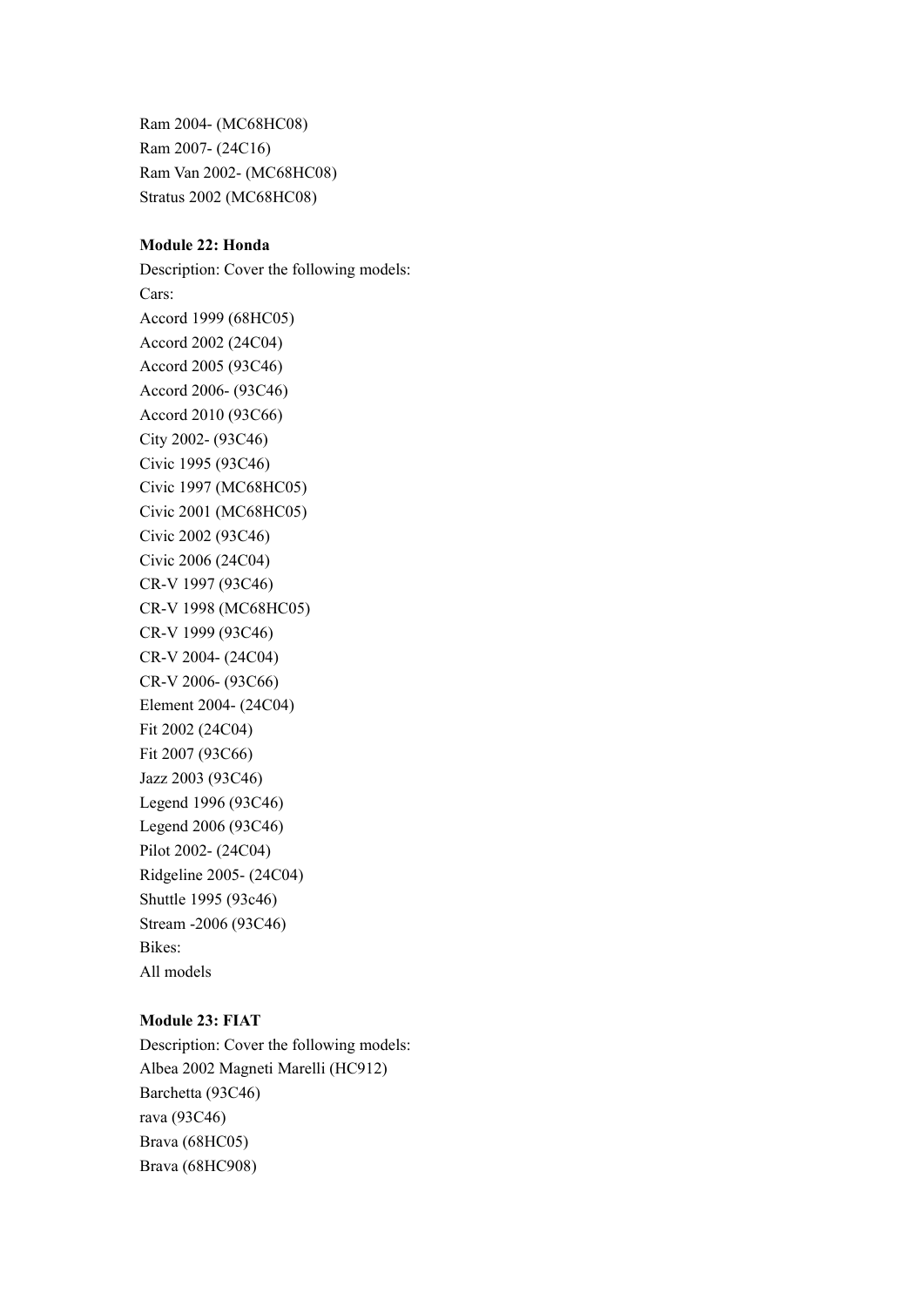Bravo (93C46) Bravo (68HC05) Bravo (68HC705) Bravo (68HC908) Bravo 2009 (95160) Cinquecento (93C46) Coupe 1996- (93C46) Croma 1996- (93C46) Doblo 1998 Texton (95040) Doblo 2000 Delphi (93C66) Doblo 2000 Magneti Marelli (HC912) Ducato 1996 (93C46) Ducato 2001 (93C56) Ducato 2006 (95160) Ducato 2010 (95160) Grande Punto (93C86) Idea (MC68HC08) Idea 2003- (HC912) Linea 2007 (95160) Marea (93C46) Marea (68HC05) Marea (68HC908) Marengo 1996- (93C46) Multipla 1996 (93C46) Multipla 1997 (68HC05) Multipla 1997 (68HC908) Multipla 1998 (68HC908) Palio 1996 (68HC705) Palio 2002 (HC912) Panda 1995 (93C46) Panda 2002 (9S12) Punto 1995 (93C46) Punto 1999 Delphi (93C66) Punto 1999 Magneti Marelli (HC912) Punto 2007 (95160) Scudo 1996 (MC68HC05) Scudo 1999 (95040) Sedici 2006- (93C56) Seicento 1998- (93C46) Seicento 2000 Delphi (93C56) Seicento 2000 Magneti Marelli ID11 (68HC908) Seicento 2000 Magneti Marelli ID48 (68HC908) Siena (MC68HC08) Stilo 2000 Delphi (93C66)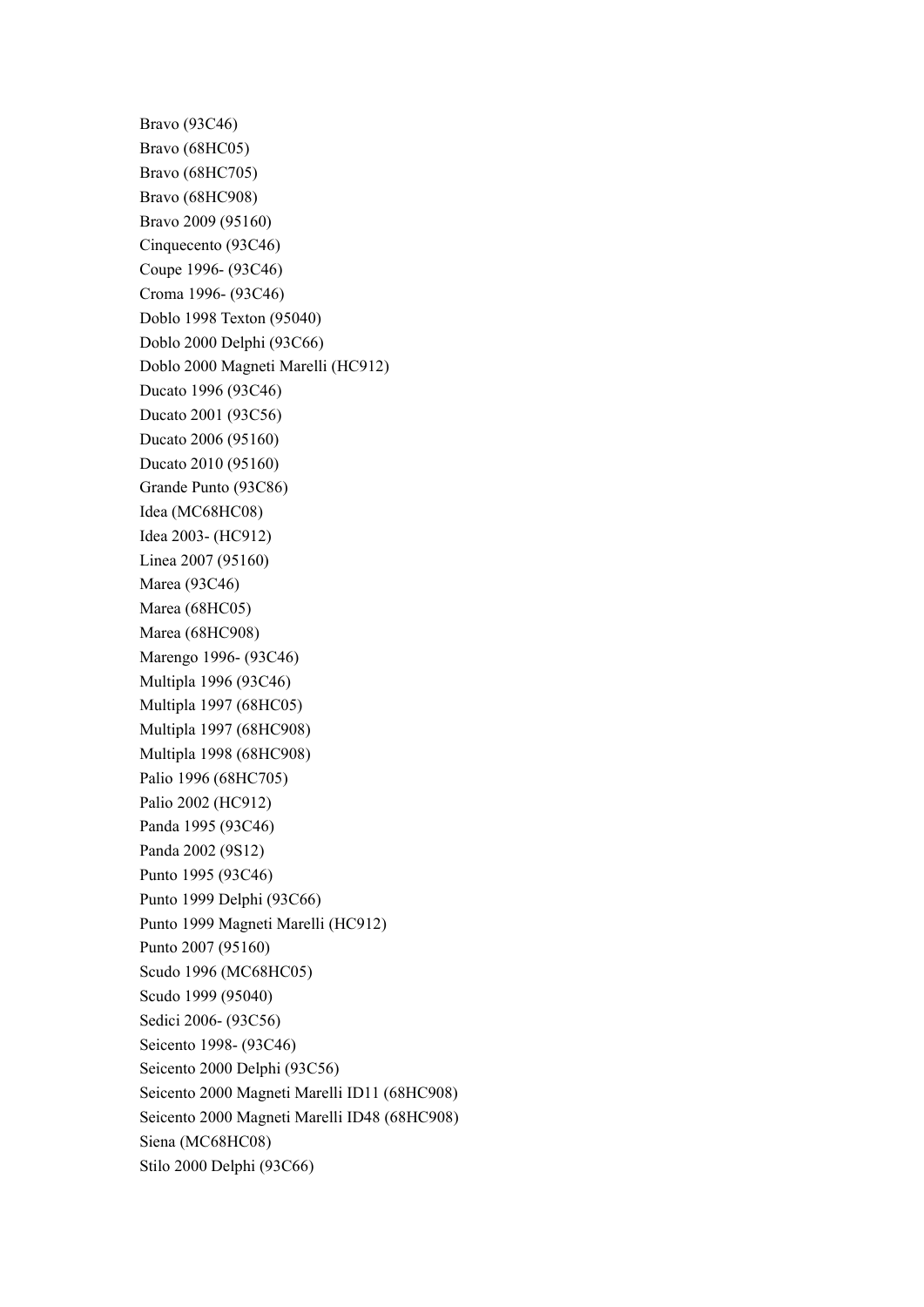Stilo 2000 Magneti Marelli (HC912) Stilo 2007 (95160) Tempra (93C46) 500 (93C86)

# **Module 24: Ford**

Description: Cover the following models: Bantam 2004 (24C02) C-Max 2003 (9S12) Cougar 1999 (25040) Courier 1998 (TMS) Escape 2001 (77014) Escape 2005 (93S66) Escort 1995 (TMS) Expedition 1997 (TMS) Expedition 2001 (MC68HC11) Explorer 1998 (TMS) Explorer 1998 (MC68HC05) Explorer 2004- (77014) Explorer 2007 (93C86) F-series 100 (93C56) Fiesta (25040) Fiesta (77014) Fiesta (95P04) Fiesta (93C56) Fiesta (93C86, ID4C) Fiesta (93C86, ID63) Fiesta 2007 (95160) Fiesta 2009 (9S12) Focus 1998 (77012) Focus 1998 (77014) Focus 1998 (95P04) Focus 2002 (95080,160,320) Focus 2004 (9S12) Focus 2007 (93C56) Focus 2008 (25320) Fusion 2002 (93C86) Fusion 2007 (93C56) Fusion 2007 (95160) Galaxy 1995-2003 Diesel Immobox 7M0 953 257 E (24C02) Galaxy 1995-2003 Diesel Immobox 7M0 953 257 K (TMS) Galaxy 1995-2003 Diesel Immobox 7M5 953 257 ( 24C04) Galaxy 1995-2003 Gasoline (77014) Galaxy 2007 (25320)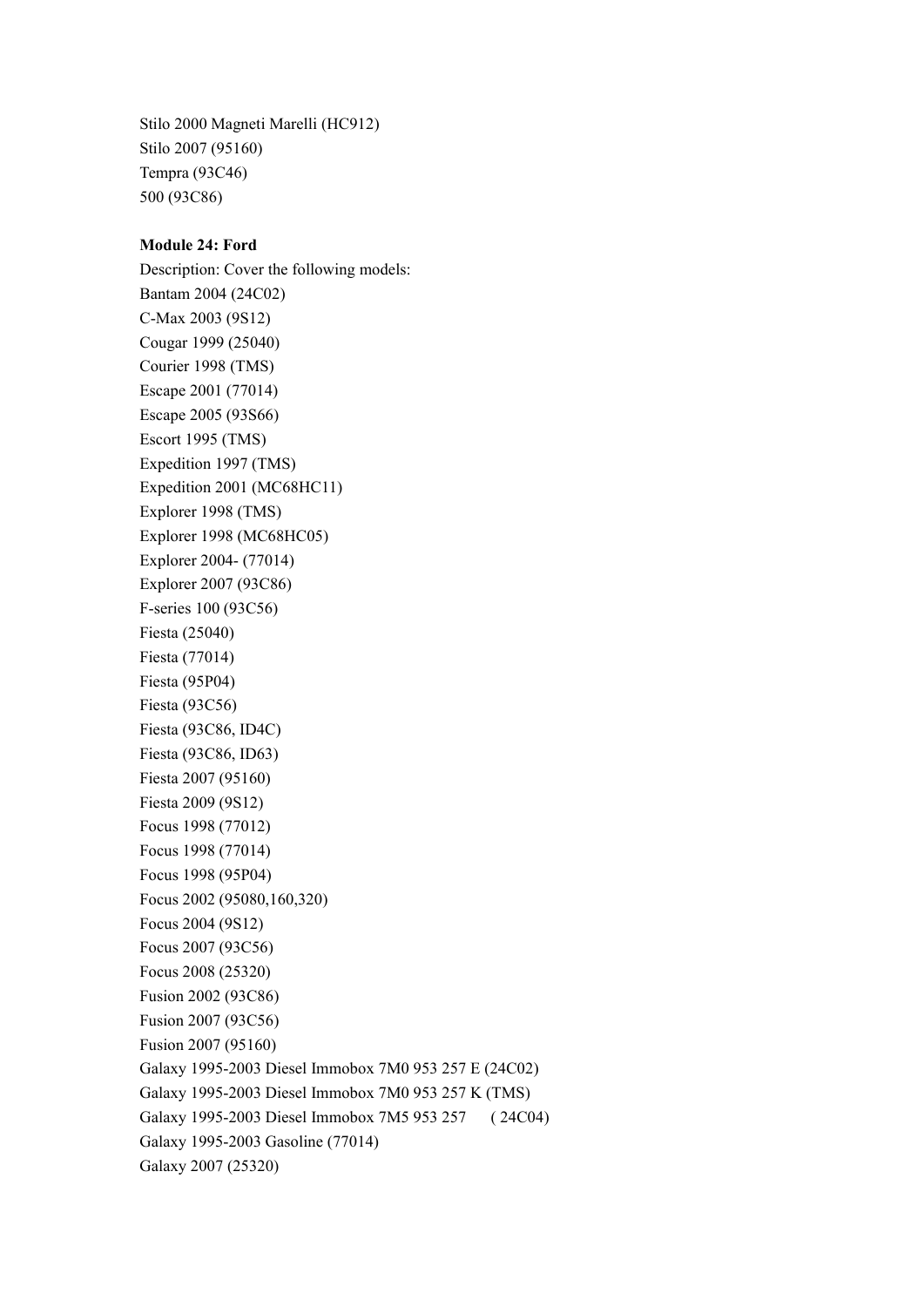Ka 1996 (TMS) Ka 1999 (25040) Ka 2007 (93C86) Maverick (77014) Mondeo 1995 (TMS) Mondeo 2000 (77014) Mondeo 2001 (77014) Mondeo 2001 (95P04) Mondeo 2008 (25320) Mustang 1997 (TMS) Probe (TMS) Probe (MC68HC05) Puma 1996 (TMS) Puma 1998 (77012) Ranger (93C56) Scorpio 1995 (TMS) S-Max 2008- (25320) Taurus 1996 (TMS) Taurus 2000 (77014) Transit 1995 (TMS) Transit 2000 (77014) Transit 2000 (95P04) Transit 2003 (77014) Transit 2004 (95080,160,320) Transit 2005 (9S12) Transit Connect (95040) Tourneo Connect 2007 (9S12) Windstar 1996 (TMS)

### **Module 25: Peugeot**

Boxer 2002 (93C56)

Description: Cover the following models: Cars: 106 1997 (93C46) 107 2005- (24C04) 206 1998 (HC05) 306 1997 (93C66) 306 1998 (HC705) 306 1999 (95040) 406 1997 406 1999 4007 2008 (24C16) Bipper (93C86) Boxer 1996 (93C46)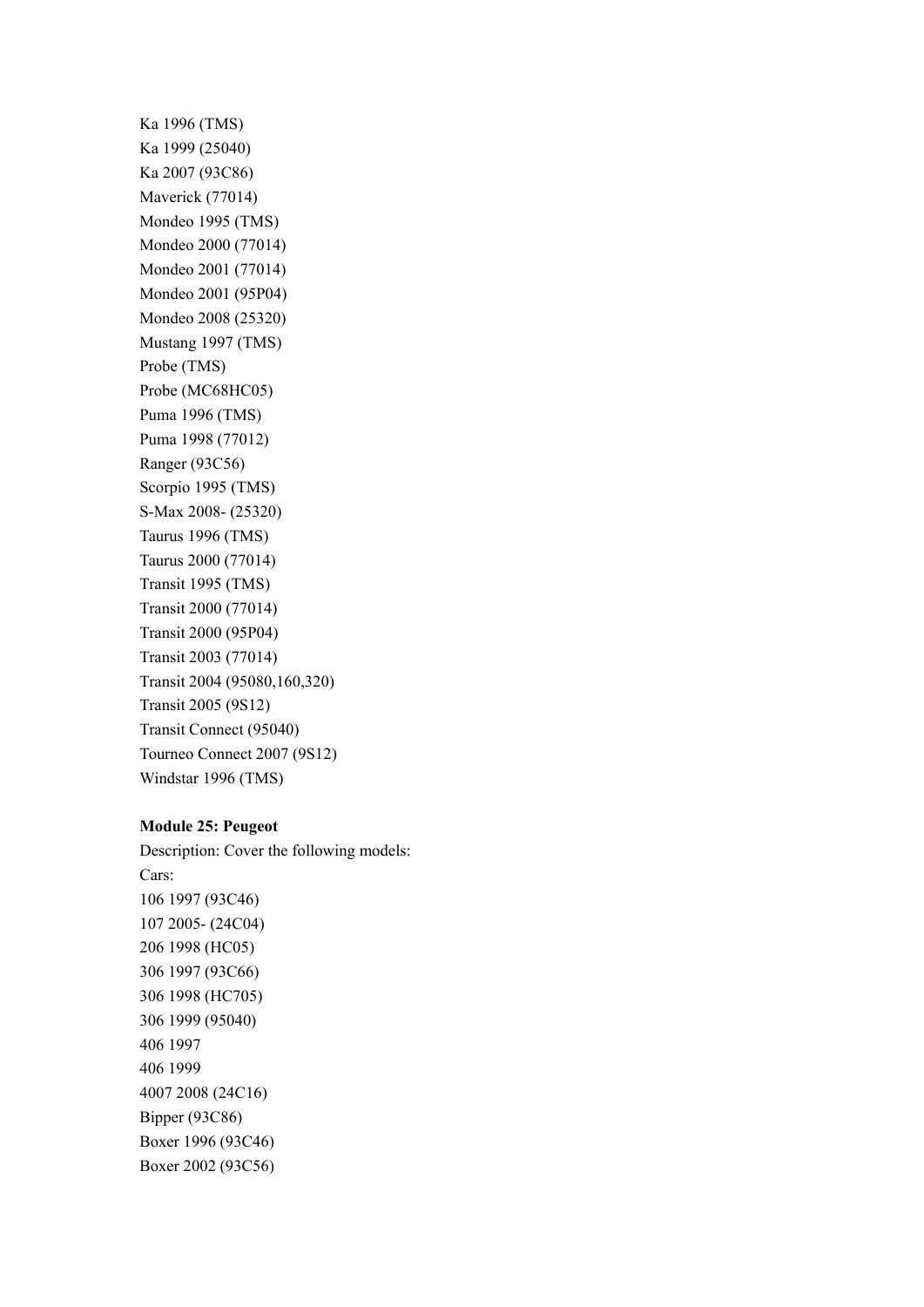Partner 1997 (93C46) Partner 2000 (NEC) Motorcycles: Elystar **JetForce** Spedfight 2 Squab Module 26: Citroen Description: Cover the following models: Berlingo 1998 (93C46) Berlingo 2000 (NEC) C1 2004- (24C04) Elysee 2002- (93C46) Jumper 1996 (93C46) Jumper 1999 (93C56) Jumper 2006 (95160) Jumper 2010 (95160) Jumpy (MC68HC705) Nemo (93C86) Relay 2006 (95160) Xsara 1998 (93C66) Xsara 2000 (NEC) Xantia 1998 (93C66, ID33) Xantia 1999 (93C66, ID48) Xantia 2001 (95040)

Boxer 2006 (95160) Boxer 2010 (95160) Expert 1996 (68HC705) Expert 1999 (95040)

## **Module 27: Renault cars**

Description: Cover the following models: Avantime 2001- (MC68HC08) Avantime 2001- (HC912) Clio-I (1995) (93C46) Clio-I (1996) (MC68HC05) Clio-II (1998-) (93C46) Clio-II (2001-) (93C66) Clio-II (2003-) (93C66) Clio-III (2005) (95160) Clio Sport 2009 (9S12) Duster 2010- (93C66) Duster 2010- (95040)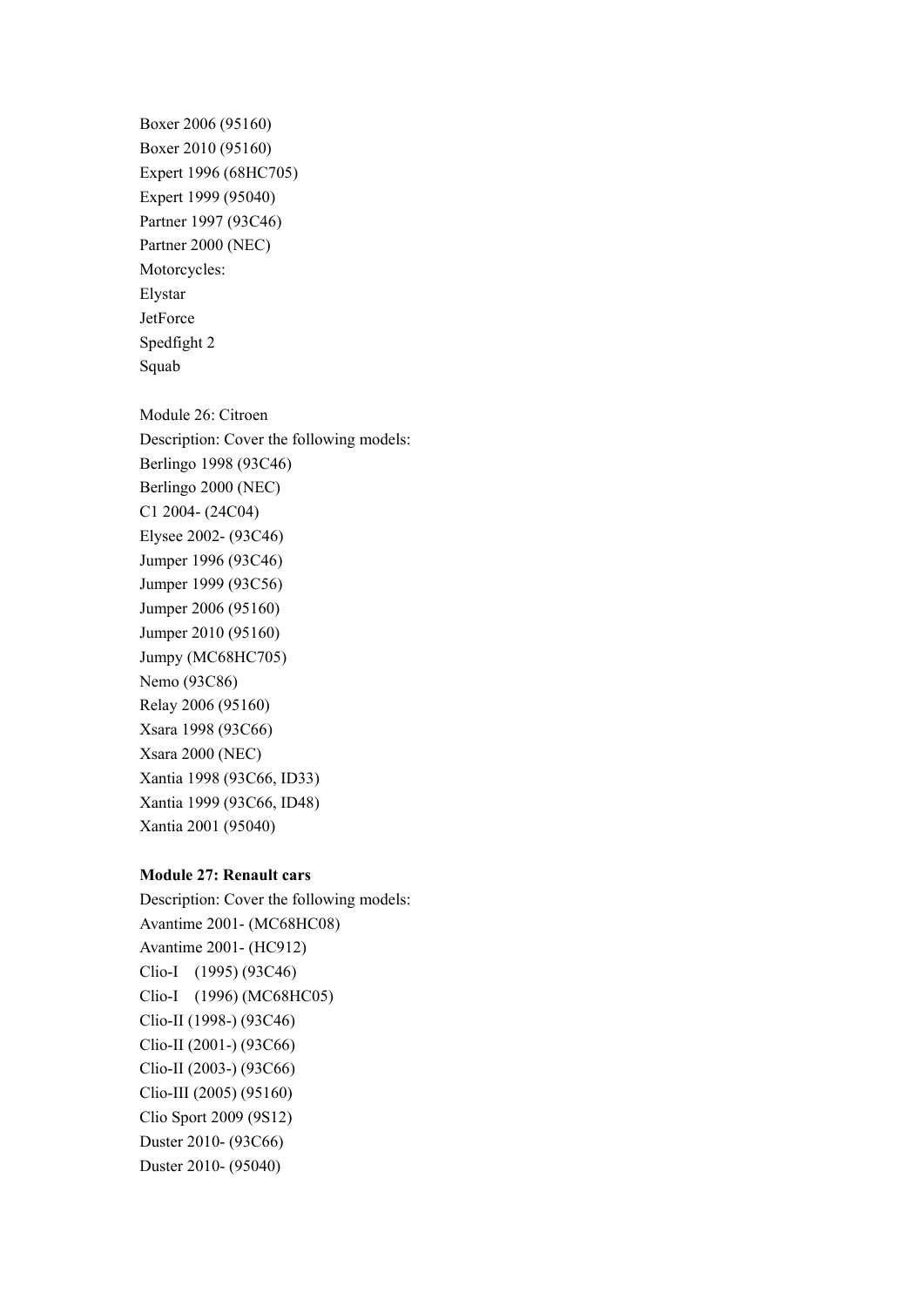Espace-III (HC908) Espace-IV eeprom 95160 Kangoo 1997 (93C46, C56) Kangoo 2002 (93C66) Kangoo 2007 (95080) Kangoo 2008 (95160) Koleos 2008- (9S12) Laguna-I (93C46) Laguna-II (95160) Laguna-II (68HC912) Laguna-III (9S12) Logan 2003- (93C66) Logan 2010- (93C66) Logan 2010- (95040) Mascott 1998- (93C46) Mascott 2002- (93C66) Mascott 2007- (95080) Master 1999 (93C46) Master 2002 (93C66) Megane 1996 (MC68HC05) Megane 2000 (68HC705) Megane 2003 (9S12) Modus 2004 (95160) Sandero 2008 (93C66) Sandero 2008- (95040) Sandero 2010- (93C66) Scala 2010- (93C66) Symbol 1999 (93C46) Symbol 2003- (93C66) Symbol 2010- (95040) Thalia 1999- (93C46) Trafic 1998 (93C46) Trafic 2002 (93C66) Trafic 2007 (95080) Twingo 1995 (68HC05) Twingo 1998 (93C46) Twingo 2002 Sagem (93C66) Twingo 2002 Siemens (93C66) Twingo 2007- (9S12) Vel Satis eeprom 95160 Vel Satis (68HC912)

### **Module 28: Renault trucks**

Description: Cover the following models: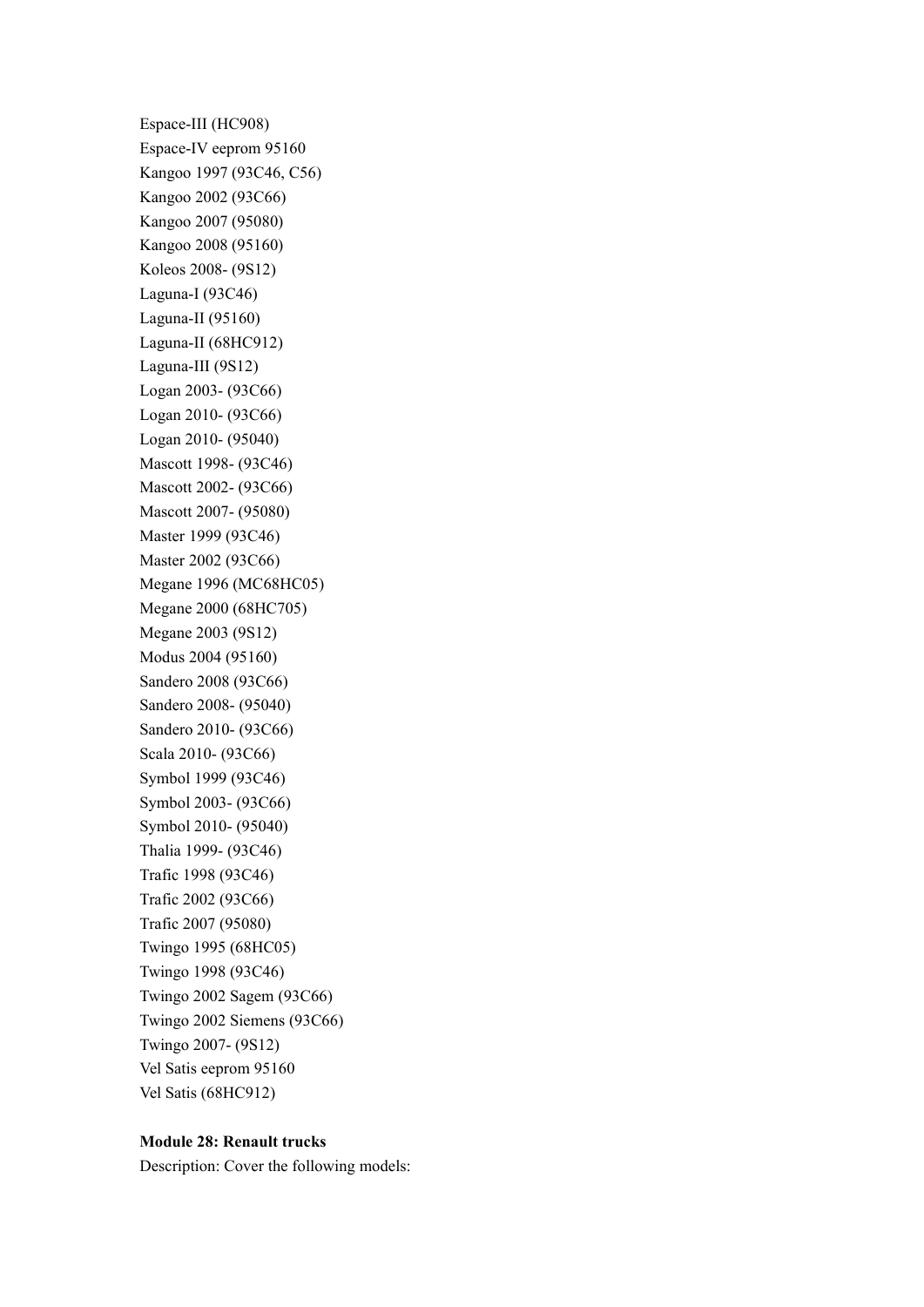Magnum 2000 (93C46 Magnum 2004 (95040) Midlum 2002 (93C46) Midlum 2006 (25040) Premium 2001 (93C46) Premium 2007 (95040)

# **Module 29: Cadilac**

Description: Cover the following models: Catera 1997 (68HC05) CTS 1998 (68HC08) CTS 2003 (68HC908) CTS 2005- (95040) Deville STS 2000 (68HC08) DTC 2006 (95040) Eldorado 2000 (68HC08) Escalade 2002 (68HC908) Escalade 2006 (95040) Seville 1998 (68HC08) SRX 2003 (68HC908) SRX 2004 (95040)

## **Module 30: Lancia**

Description: Cover the following models: Dedra (93C46) Dedra (MC68HC05) Dedra (MC68HC908) Delta K (93C46) Lybra (MC68HC08) Ypsilon 1997 (MC68HC05) Ypsilon 2000 (MC68HC08) Ypsilon 2007 (95160)

# **Module 31: Dacia**

Description: Cover the following models: Duster 2010- (95040) Logan 2004- (93C66) Logan 2010- (95040) Sandero 2008- (93C66) Sandero 2008- (95040) Solenza 2003- (93C46) Super Nova 1999- (93C46)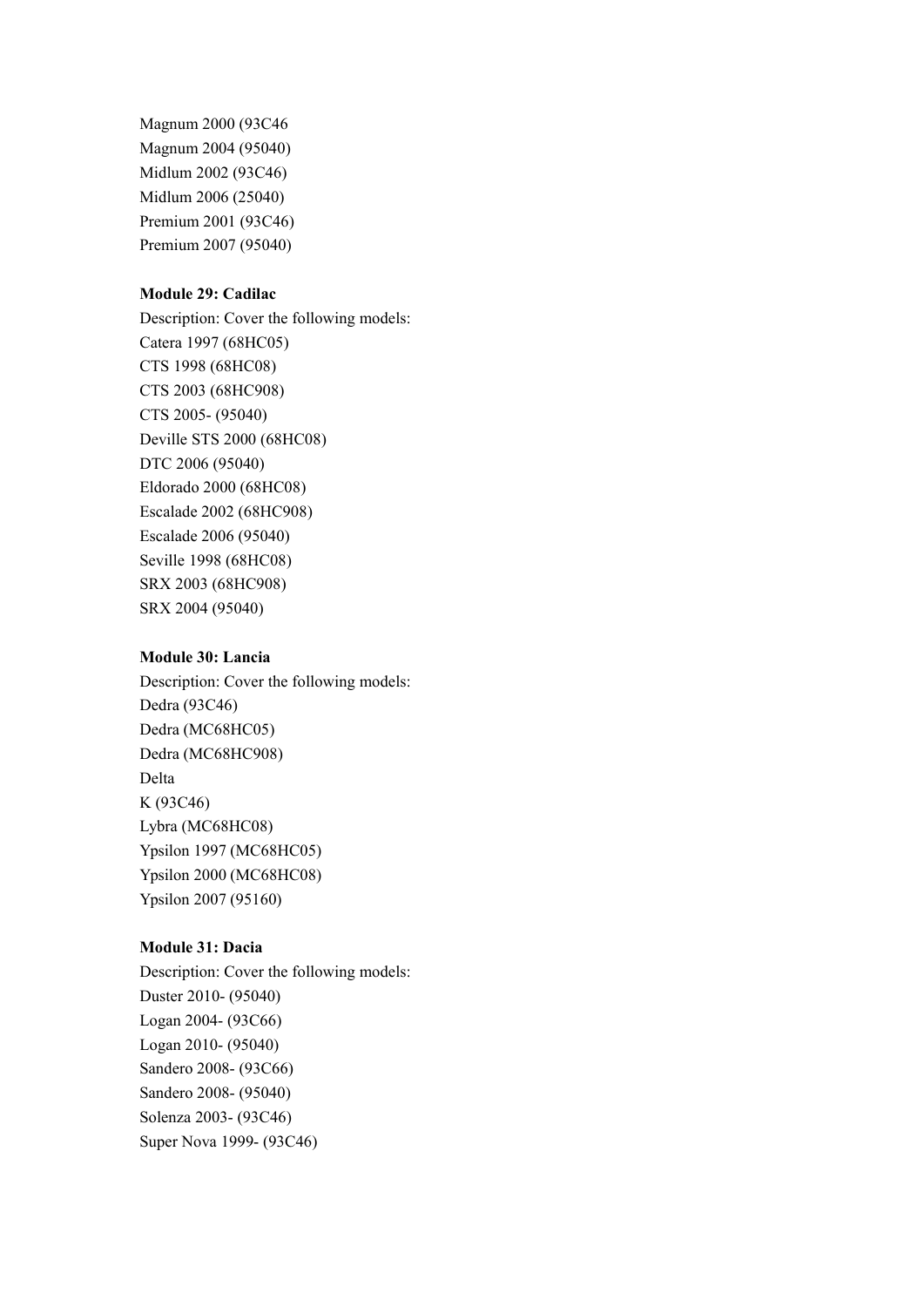## **Module 32: Alfa Romeo**

Description: Cover the following models: 145 146 147 155 156 159 2000 (68HC912) 159 2005 (HC12) 164 166 1998 GT **GTV** Spider

### **Module 33: Nissan**

Description: Cover the following models: 350Z 2004 (93C56, 93C66) Almera Classic Samsung (93C66) Almera Classic Johnson Controls (93C66) Almera 2003- (93C66) Altima 2004 (93C56, 93C66) Altima 2008 (9S12) Aprio 2008- (93C66) Armada 2004 (93C56, 93C66) Cabstar 2009- (9S12) Frontier 2004 (93C56, 93C66) Juke 2010 (93C66) Juke 2011 (93C76) Kubistar 2005- (93C66) Livina 2006- (95080) March 2010 (93C76) March 2011 (93C66) Maxima 2004 (93C56, 93C66) Micra 2002 (95080) Micra 2005- (93C56, 93C66) Murano 2003 (93C56, 93C66) Murano 2008 (9S12) Navara 2005- (93C66) Navara 2009- (9S12) Note 2004- (95080) Note 2005 (93C56, 93C66) Pathfinder 2004 (93C56, 93C66) Pathfinder 2005- (93C66)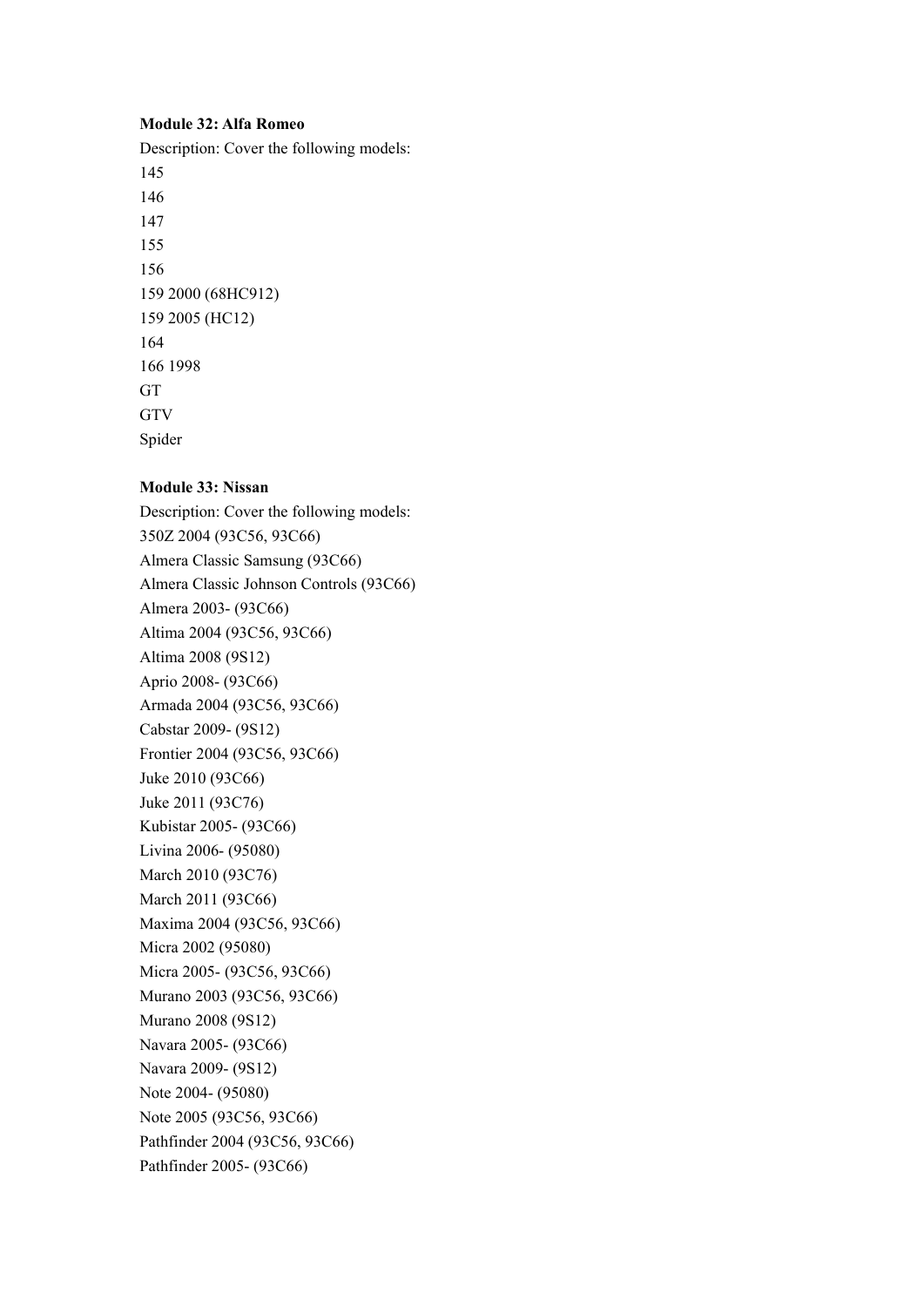Pathfinder 2007- (9S12) Primera 2003- (93C66) Qashqai 2010- (9S12) Quest 2005 (93C56, 93C66) Sentra 2005 (93C56, 93C66) Skyline 2005 (93C56, 93C66) Skyline 2008- (9S12) Sunny 2006 (Korea) (93C66) Sunny 2011 (93C76) Teana 2004 (93C56, 93C66) Teana 2008 (9S12) Tiida 2005- (95080) Tiida 2005 (93C56, 93C66) Titan 2004 (93C56, 93C66) Versa 2006 (93C56, 93C66) Xterra 2005 (93C56, 93C66) X-Trail 2010- (9S12) X-Trail 2004 (93C56, 93C66) NATS-2 NATS-4 NATS-5

#### **Module 34: Opel**

Description: Cover the following models: Agila 2008 (93C66) Antara Astra 2002 (68HC08) Astra 2004 (95160) Astra J 2008- (25160) Combo 2002 (68HC08) Corsa 2000 (68HC08) Frontera 1995 (93C46) Frontera 1999 (93C46) Meriva 2002 (68HC08) Monterey 1996 (93C66, 4C) Monterey 1998 (93C66, 4E) Movano 1998 (93C46) Movano 2003 (93C66) Signum 2003- (93C76) Vectra 2002- (93C76) Vectra 2002 (68HC08) Vectra 2004 (68HC908) Vivaro 2002 (93C66) Zafira 2006 (9S12)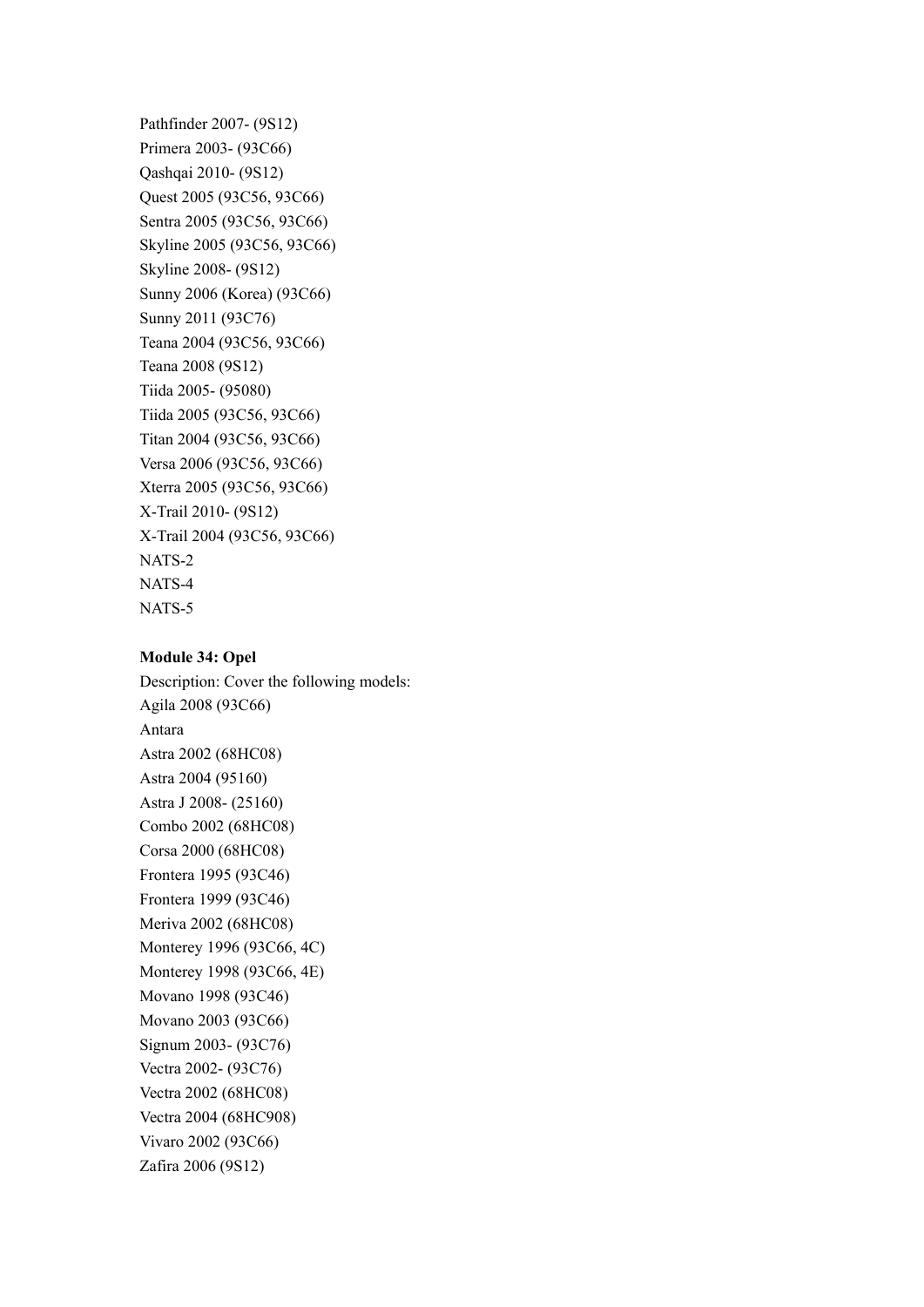IMMO-1 IMMO-2

# **Module 35: Mercedes cars**

Description: Cover the following models: All Masksets (0D53J, 0D66J, 0D69J, 1D69J) ML AAM/EAM Sprinter (PCF7935) Vito (PCF7935)

# **Module 36: Mercedes trucks**

Description: Cover the following models: Actros -2011 (93c56, C66, C86) Actros 2011- (95640) Atego -2011 (93C56,C66, C86) Axor -2011 (93C56, C66, C86) Econic 658 (93C56, C66, C86)

#### **Module 37: Daihatsu**

Description: Cover the following models: Charade Immobox 1998 (93C66) Cuore Immobox -2003 (93C66, 4C) Cuore Immobox 2004- (93C66, 4D) Domino Immobox 1999 (93C66) Handivan Immobox 1999 (93C66) Materia 2004- (93C66, 4D) Move Immobox eeprom 93C66 Sirion -2003 (93C66, 4C) Sirion 2004- (93C66, 4D) Storia Immobox eeprom 93C66 Terios -2003 (93C66, 4C) Terios 2004- (93C66, 4D) Terios 2006 (93C66, 4C) YRV 2002 (93C66)

# **Module 38: ISUZU**

Description: Cover the following models: Ascender (HC908) Bighorn 1998- (93C66) Rodeo 1998 (93C46) Trooper 1996- (93C66, 4C) Trooper 1999- (93C66, 4E) Forward FRR 2007- (93C66)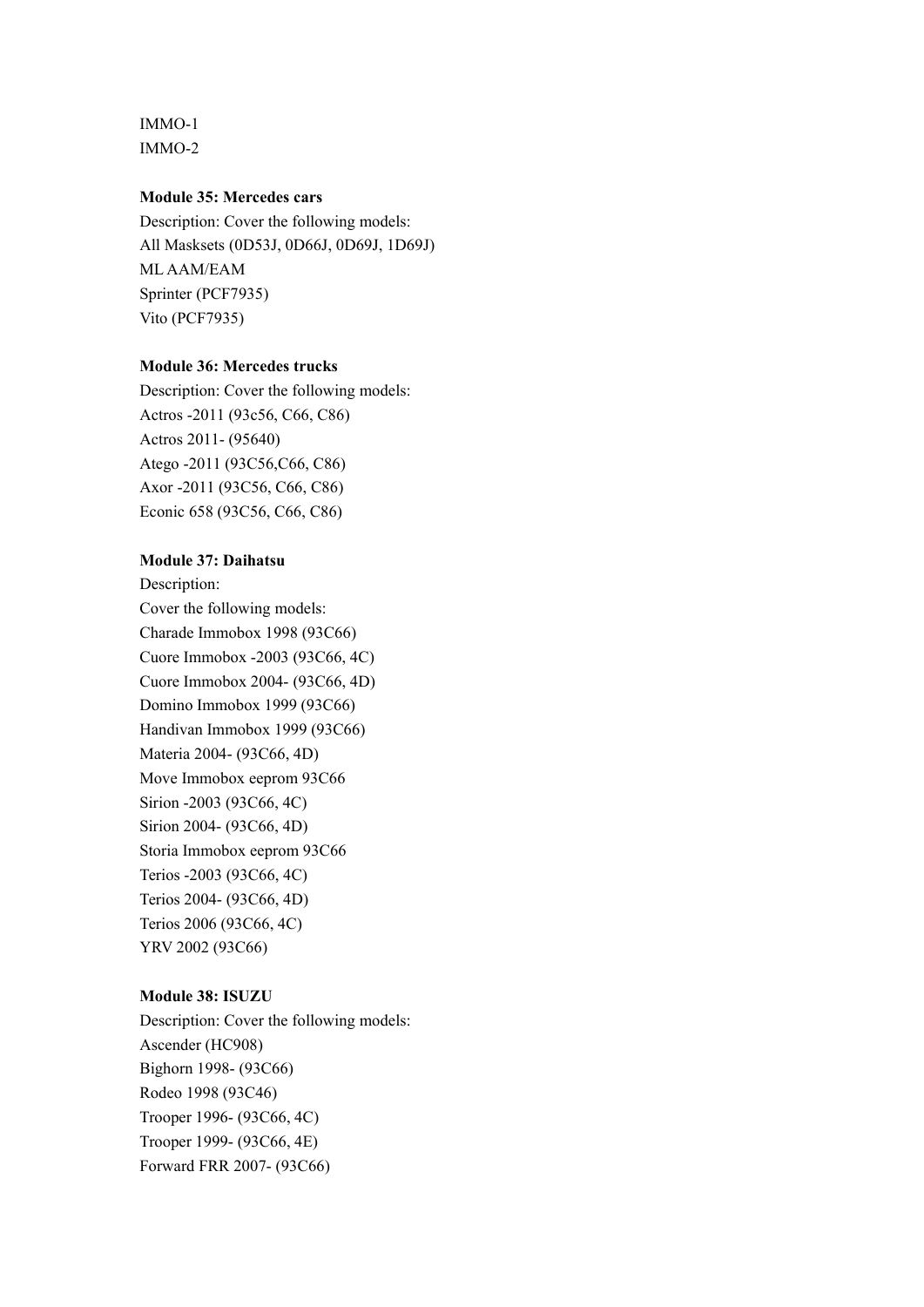Forward 2009- (93C66)

# **Module 39: Ferrari**

Description: Cover the following models: 612 Scaglietti (HC912) California (HC912)

### **Module 40: Hyundai**

Description: Cover the following models: Accent 1996 (93C56) Accent 2004 (95040, 95160) Accent 2004- (93C56) Atos 1996 (93C56) Atos Prime 2003- (95040, 95160) Coupe 1996- (93C56) Coupe 2002- (68HC908) Coupe 2005- (93C66) Coupe 2008- (29F400) Elantra 2004 (95040, 95160) Elantra 2005- (93C66) Elantra 2008- (29F400) Elantra 2010 (95320) Era 2008 (95040, 95160) Galloper (93C66) Getz 2007 (95040, 95160) H1 1998 (93C56) H1 2001- (93C56) H1 2001 (95P08) H200 1996- (93C56) H200 2001- (93C56) i10 2010- (95160) i30 2008- (95320) i30 2009- (95160) i30 2012- (TC1762) Lantra -2000 (93C56, C66) Matrix 2008- (29F400) Santa Fe 2002- (95P08) Santa Fe 2005- (93C66) Santa Fe 2006- (93C56) Santa Fe 2008- (29F400) Santa Fe 2009 (95320) Solaris 2012- (TC1762) Sonata 2003- (93C56) Sonata 2005- (93C66)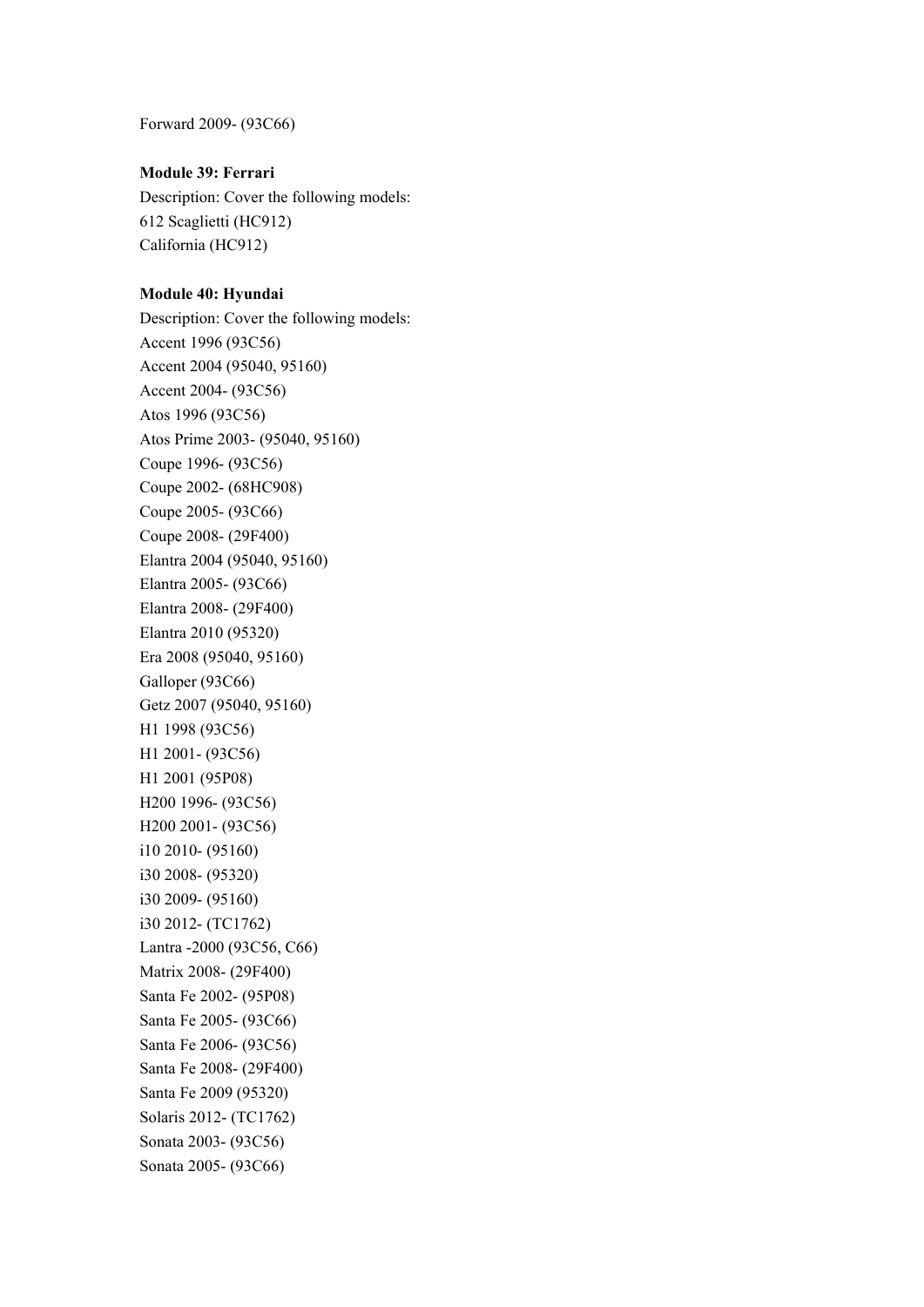Sonata 2008 (95040, 95160) Sonata 2008- (29F400) Starex 2000- (93C66) Starex 2002- (93C56) Terracan 2001- (93C56) Terracan 2003- (95080) Tiburon 2005- (93C66) Tiburon 2008- (29F400) Tucson 2005- (93C66) Tucson 2008- (29F400) Trajet 2000- (93C56) Tuscani 2005- (93C66) Tuscani 2008- (29F400) Verna 2007- (95040, 95160)

# **Module 41: Kia**

Description: Cover the following models: Bongo 3 2003- (95080) Carens 2001 (95P08) Carnival 2000 (93C46) Carnival 2002- (93C56) Cee'd 2005- (95160) Cee'd 2008- (29F400) Cee'd 2008- (95320) Cee'd 2012- (TC1762) Cerato 2003- (95040, 95160) Clarus (93C46) Magentis 2001- (93C56) Rio 2001 (93C46) Sephia 1999- (93C46) Shuma 2000 (93C46) Sorento 2003- (93C56) Sorento 2007 (95320) Spectra 2005- (95040,160) Sportage 1999 (93C46) Sportage 2001 (93C46) Sportage 2008- (29F400) Sedona 1999- (93C46)

# **Module 42: Mazda**

Description: Cover the following models: Mazda 2 2003 (93C56) Mazda 2 2009- (93C66) Mazda 2 2009- (9S12)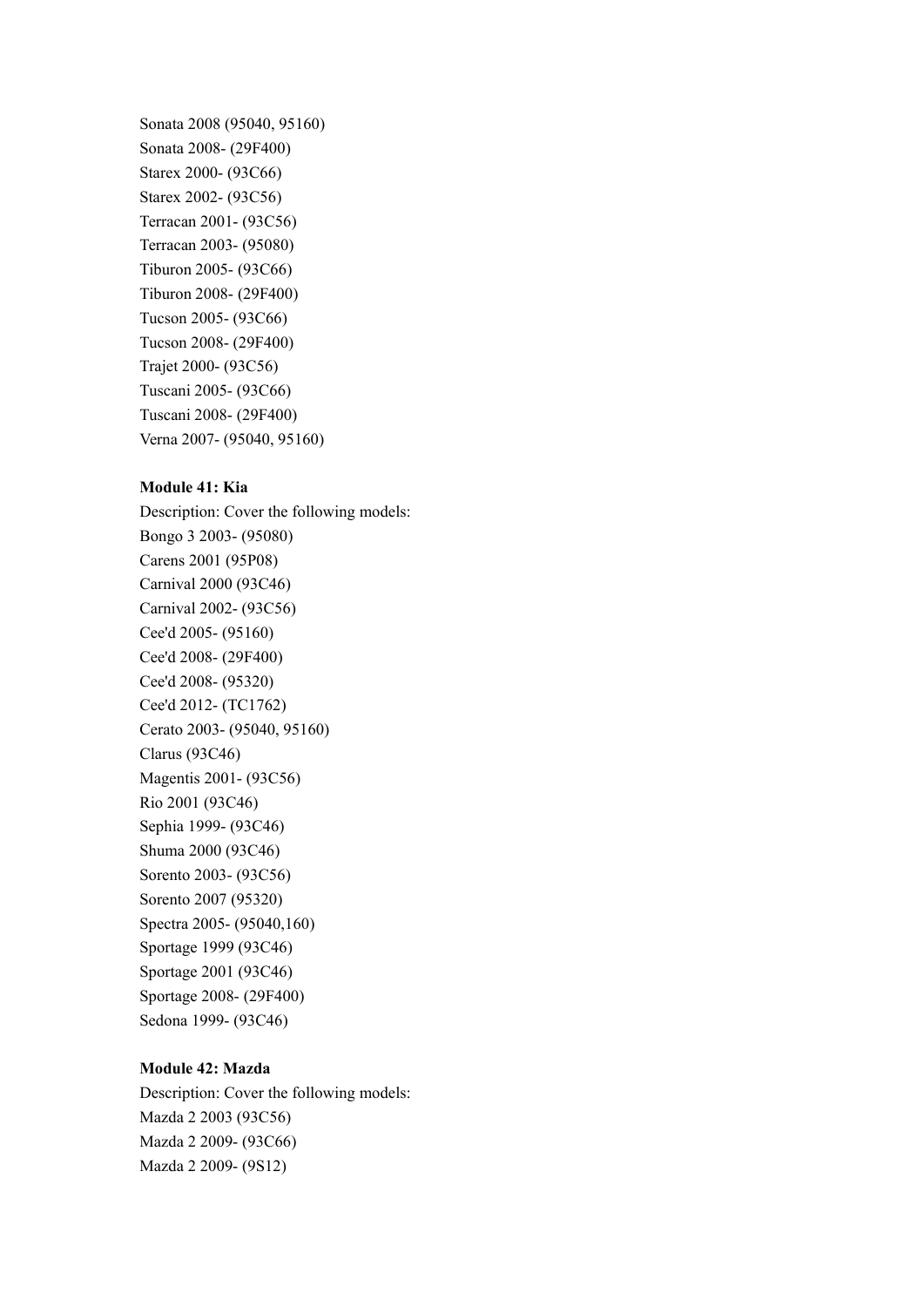Mazda 3 (93C56) Mazda 3 (93C66) Mazda 323 1995 (MC68HC05) Mazda 5 (93C56) Mazda 6 (93C56,66, 24C02) Mazda 6 2005- (93C86) Mazda 626 Immobox 1995- Temic (MC68HC705) Mazda 626 Immobox 1998- Lucas 19AS (MC68HC05) Mazda 626 Immobox 2000- Lucas 34AS (MC68HC05) Mazda 626 ECU 2000- (24C01) Mazda 626 ECU 2000- (93C56) Mazda 626 ECU 2000- (77014) B2600 Immobox 2000- Lucas 34AS (MC68HC05) B2600 ECU 2000- (24C01) B2600 ECU 2000- (93C56) B2600 ECU 2000- (77014) B3000 ECU 2001 (95040) CX-7 (93C66, 24C04) CX-9 (93C66, 24C04) Demio Immobox 2000- Lukas 34AS (MC68HC05) Demio ECU 2000- (24C01) Demio ECU 2000- (93C56) Demio ECU 2000- (77014) Demio 2009- (9S12) MPV Immobox 2000- Lukas 34AS (MC68HC05) MPV ECU 2000- (24C01) MPV ECU 2000- (93C56) MPV ECU 2000- (77014) Tribute ECU 2004 (93C56) Tribute ECU 2006 (95040) Xedos 6 1995 (MC68HC05) Xedos 9 1997 (MC68HC05)

## **Module 43: Buick**

Description: Cover the following models: Century 2000 (68HC08) LeSabre 1997 (68HC08) Park Avenue 1997 (68HC08) Park Avenue 2002 (68HC08) Regal 1997 (68HC08) Rendezvous 1997 (68HC08) Rendezvous 2001 (68HC08) Roadmaster 1997 (68HC08)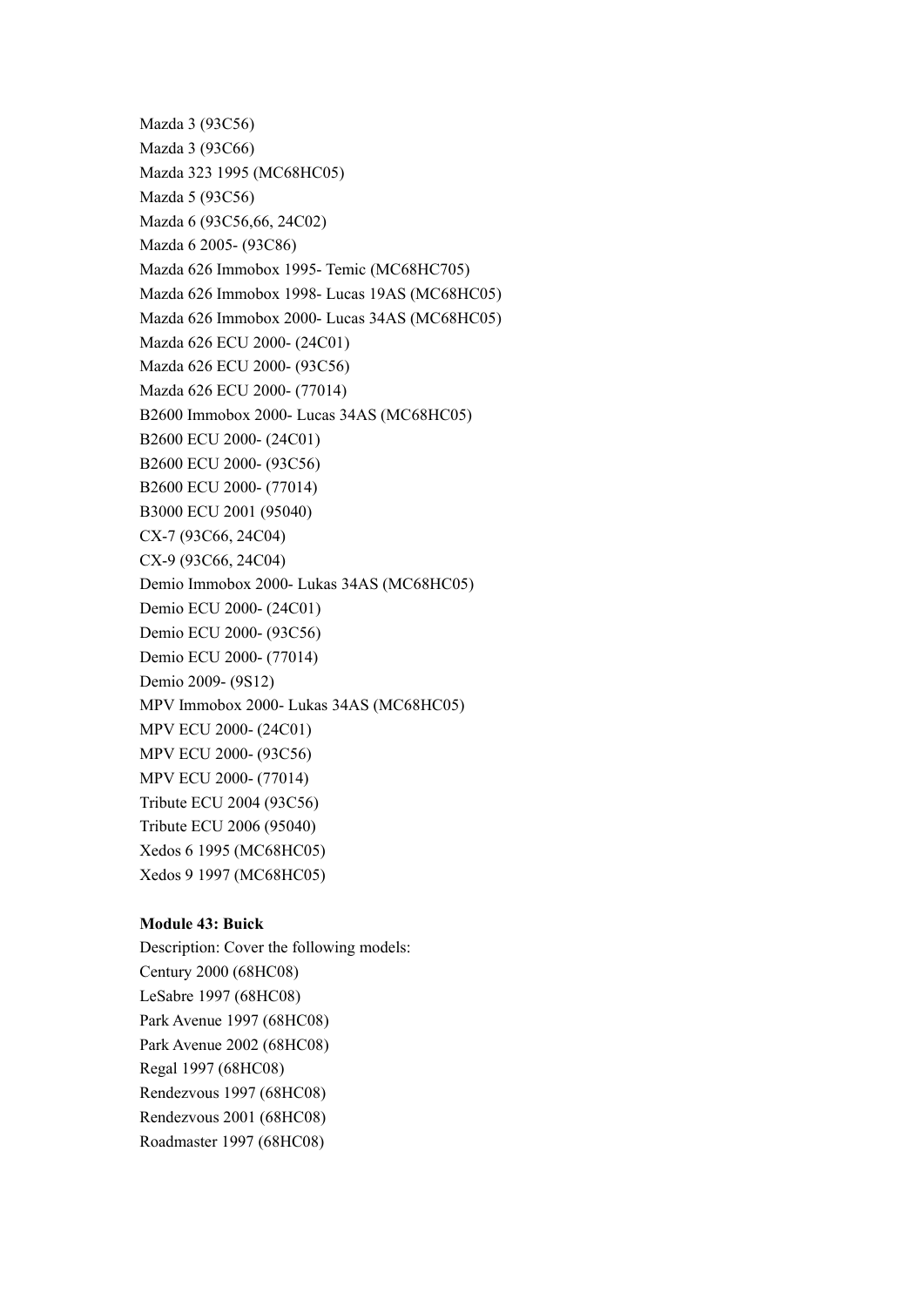# **Module 44: Subaru**

Description: Cover the following models: Impreza 1996 (68HC05) Impreza 2004- (24C01) Legacy 1996 (68HC05) Legacy 2005 (24C01) Outback 1996 (68HC05) Tribeca 2005 (24C01) Forester 2004 (24C01)

# **Module 45: GMC**

Description: Cover the following models: Denali 2005 (68HC908) Envoy 2003 (68HC908) Sierra 2002 (68HC908) Yukon 2002 (68HC908)

## **Module 46: Lincoln**

Description: Cover the following models: Continental 1998- (MC68HC11) LS 2000 (MC68HC11) Navigator 1997 (TMS) Navigator 2000 (MC68HC11) Town Car 1999 (MC68HC11)

#### **Module 47: Suzuki**

Description: Cover the following models: Alto 1996 (24C01) Alto 2002 (24C01) Alto 2006 (93C56) Alto 2009- (93C86) Baleno 1996 (93C66) Grand Vitara 1996- (24C01) Grand Vitara 2002- (93C66) Grand Vitara 2003- (24C01) Grand Vitara 2006- (93C56) Ignis 2000 (24C01) Jimny 1998 (24C01) Jimny 2003 (24C01) Liana 2002- (93C66) LX7 2006 (95040) Splash 2009 (93C66) Swift 1996 (93C66) Swift 2006 (93C56)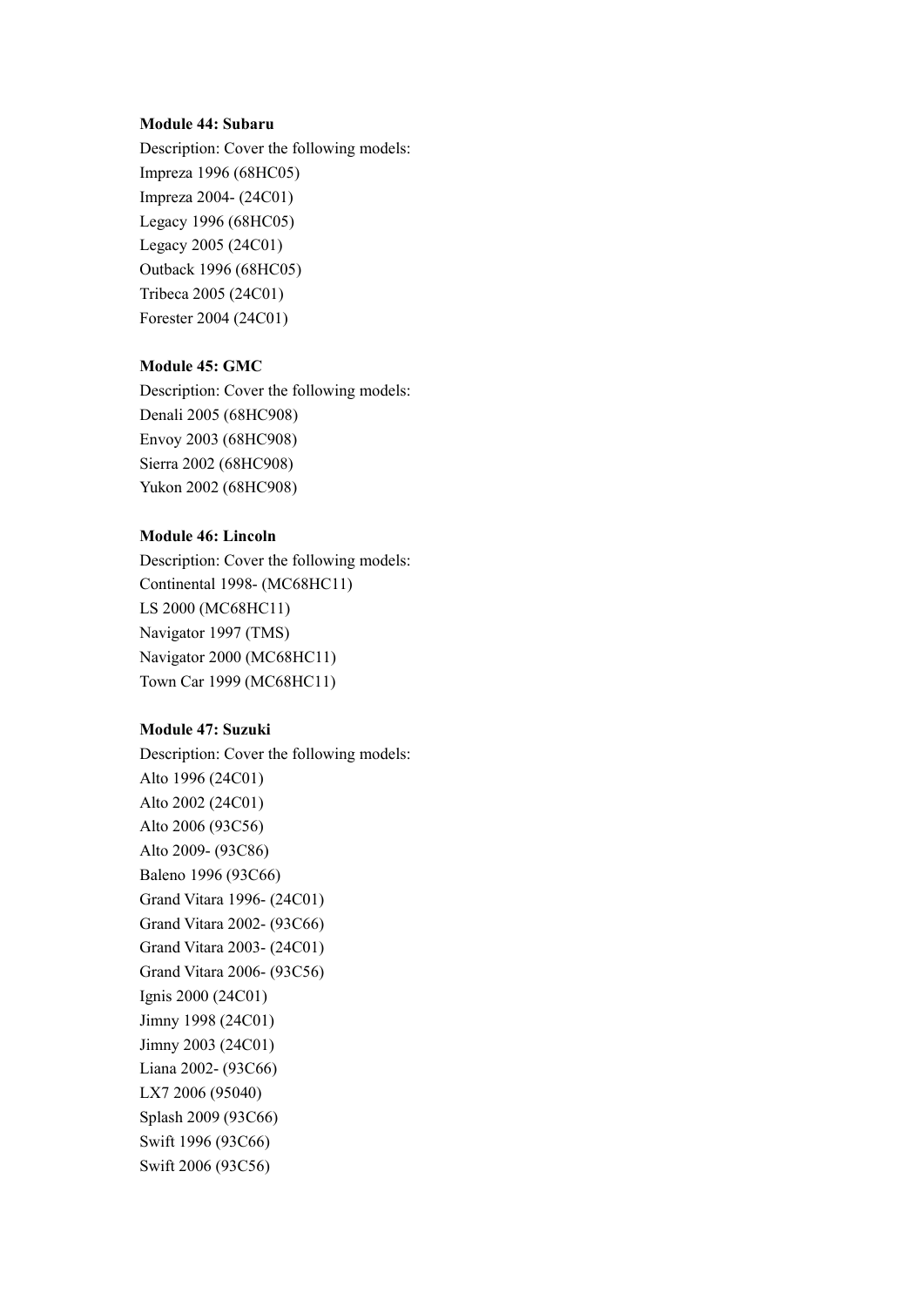SX4 2006- (93C56) SX4 2012- (TC1762) Wagon R 1998 (24C01) Wagon R 2000 (TMS) Motorcycles 32920-01Hx0 (93C66) 32920-02H00 (93C66) 32920-05H00 (93C66) 32920-05H01 (93C66) 32920-05H02 (93C66) 32920-10GA0 (93C66) 32920-10GF0 (93C66) 32920-10GG0 (93C66) 32920-14GA0 (93C66) 32920-15GA0 (93C66) 32920-15H00 (93C66) 32920-15H30 (93C66) 32920-21H50 (93C66) 32920-23H00 (93C66) 32920-37Hx0 (93C66) 32920-38Hx0 (93C66) 32920-41Gx0 (93C66) 32920-44Gx0 (93C66) 32920-47H00 (93C66) 7146-42Fx0 (24C02)

#### **Module 48: TATA**

Description: Cover the following models: Indica 2008- (24C04) Indigo 2008- (24C04)

## **Module 49: Samand/SAIPA**

**Module 50: Smart Forfour 2004- (9S12)**

#### **Module 51: Maserati**

Description: Cover the following models: GT (68HC05) GT (68HC908) Quattroporte 2004 (HC912)

# **Module 52: Scania**

**Module 53: MAN TGA (25128, 256)**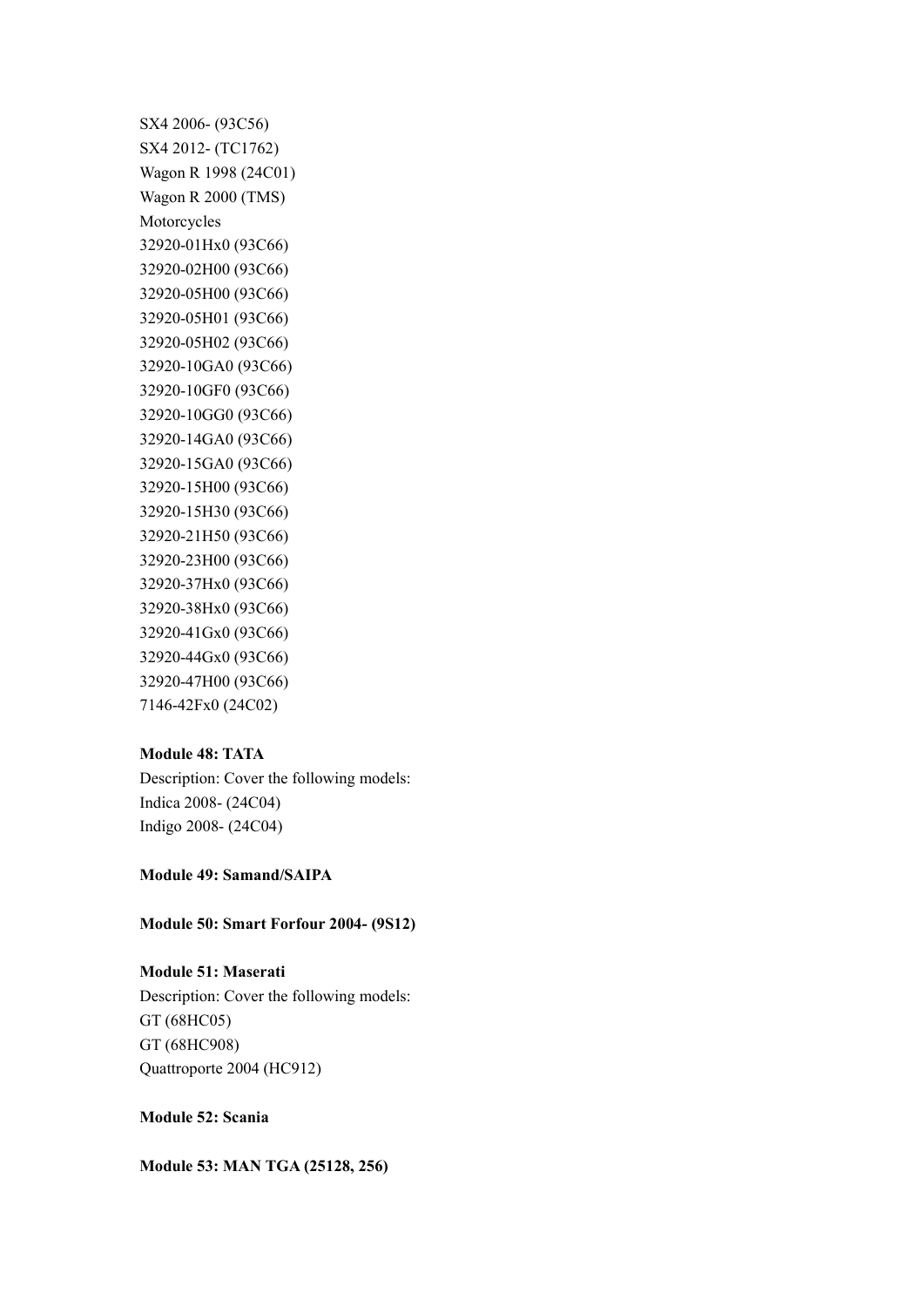# **Module 54: LDV Convoy 2000 (95P04)**

# **Module 55: Jaguar**

Description: Cover the following models: S-Type (MC68HC11) S-Type (MC68HC912) X-TYPE (MC68HC912) Sovereign (93C46) XJ (93C46) XJS (93C46) XK (93C46) XK8 (93C46)

# **Module 56: Porsche**

Description:Cover the following models: 911 1996 (93C56) Boxter 1996 (93C56)

# **Module 57: Aston Martin**

Description:Cover the following models: DB9 2004 (77014)

## **Module 58: SsangYong**

Description: Cover the following models: Actyon Diesel (MSP430) Actyon Gasoline (29Fxxx) Korando Gasoline (29Fxxx) Kyron Diesel (MSP430) Musso Gasoline (29Fxxx) Musso 2001-(MC68HC05) Rexton Gasoline (29Fxxx)

#### **Module 59: Daewoo**

Description: Cover the following models: Espero (MC68HC05) Kalos 2002 (93C56) Lacetti 2002 (93C56) Lacetti 2006 (ST7) Lanos 1997 (MC68HC05) Lanos 2000 (95020) Lanos 2002 (93C56) Leganza 1997 (MC68HC05)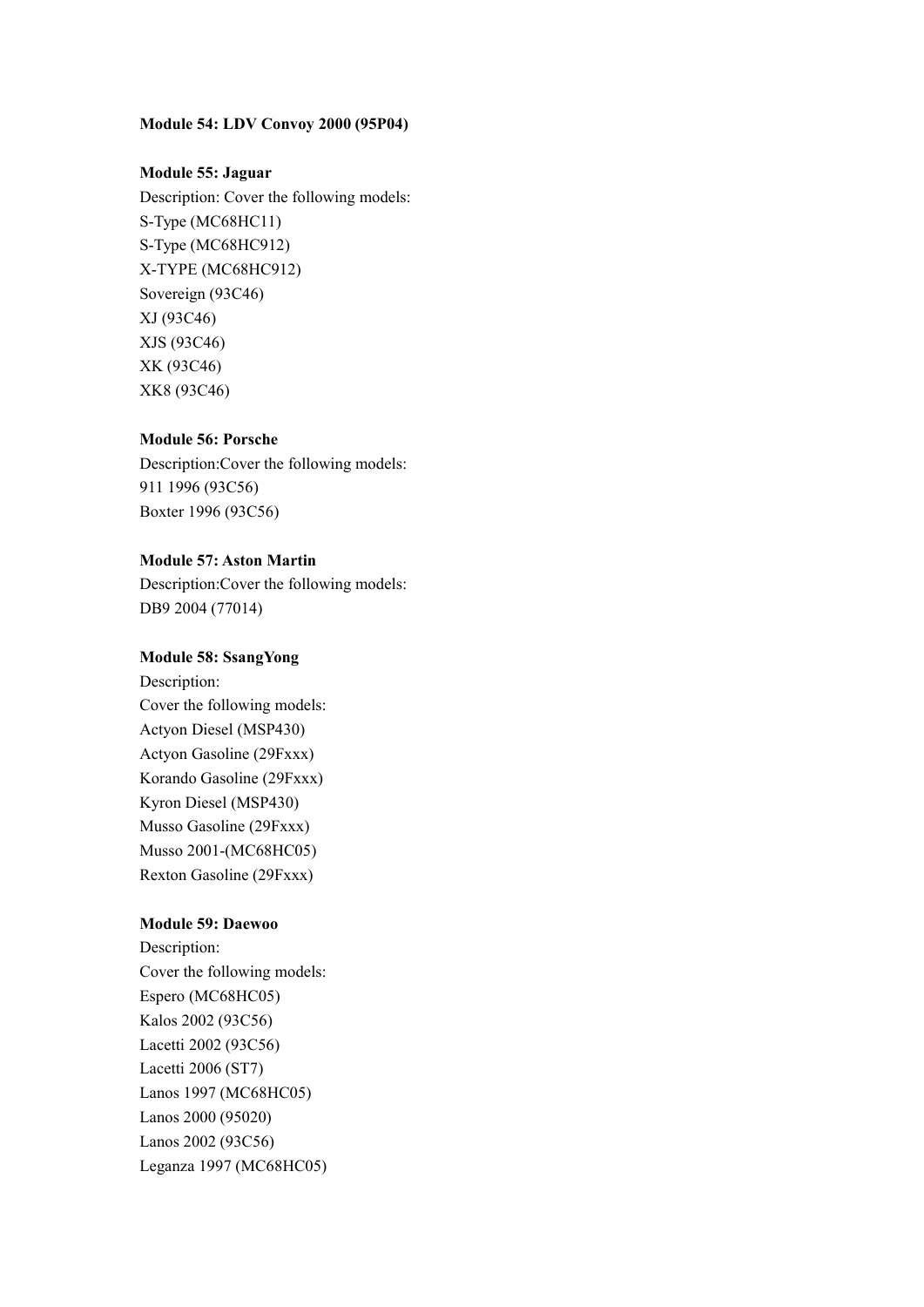Leganza 2000 (93C56) Matiz 1998 (MC68HC05) Matiz 2001 (93C56) Nexia 32854 Nubira 1998- (MC68HC05) Nubira 2000- (93C56)

# **Module 60: Mitsubishi**

Description:Cover the following models: 3000 GT 1996- (24C01) ASX 2010 (24C16) ASX 2011 (24C16) Carisma 1996 (93C46) Carisma 2000 (93C56) Chariot 1996- (24C01) Colt 1996- (24C01) Colt 1996- (24C02) Colt 2004 (9S12) Delica 2007- (24C16) Eclipse 1996- (24C01) Eclipse 2006- (93C76) Eagle Vista Wagon 1996- (24C01) Expo 1996- (24C01) Express 1996- (24C01) Galant 1996 (24C01) Galant 2004- (24C01) Galant 2008- (93C76) Grandis 1996 (24C01) Grandis 2003 (24C01) Grandis 2006 (24C02) Lancer 1996 (24C01) Lancer 2004 (24C01) Lancer 2008 (24C16) Lancer 2009 (24C16) Lancer X 2009 (24C16) L200 2006 (24C02) Magna 1996 (93C46) Magna 1999 (68HC11) Mirage 1996- (24C01) Montero 1996- (24C01) Montero 2007- (24C02) Nativa 2008 (24C02) Nimbus 1996- (24C01) Outlander 2004 (24C01)